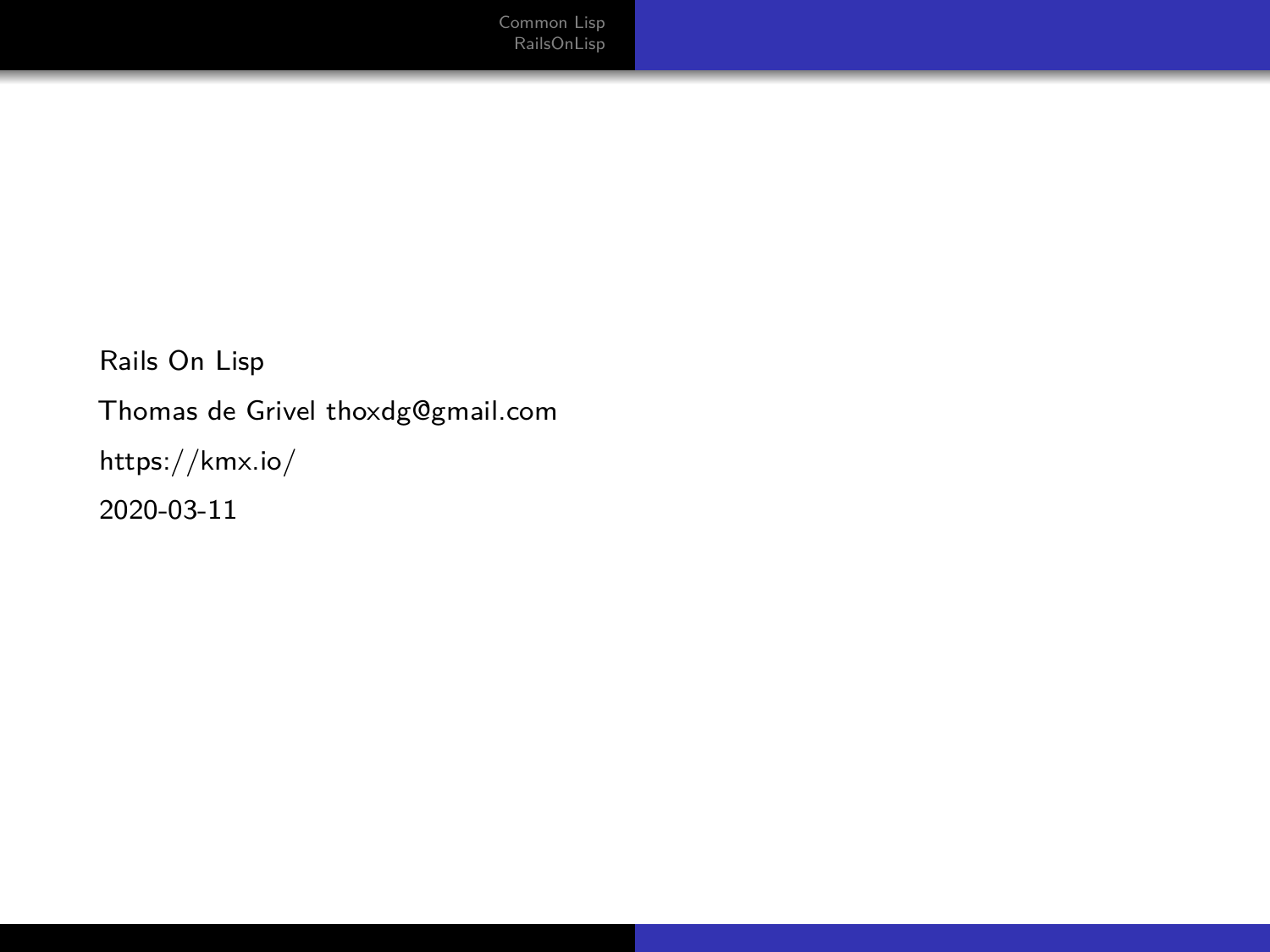<span id="page-1-0"></span>[Common Lisp](#page-1-0) [RailsOnLisp](#page-22-0) [Installation](#page-5-0)

#### Section 1

## [Common Lisp](#page-1-0)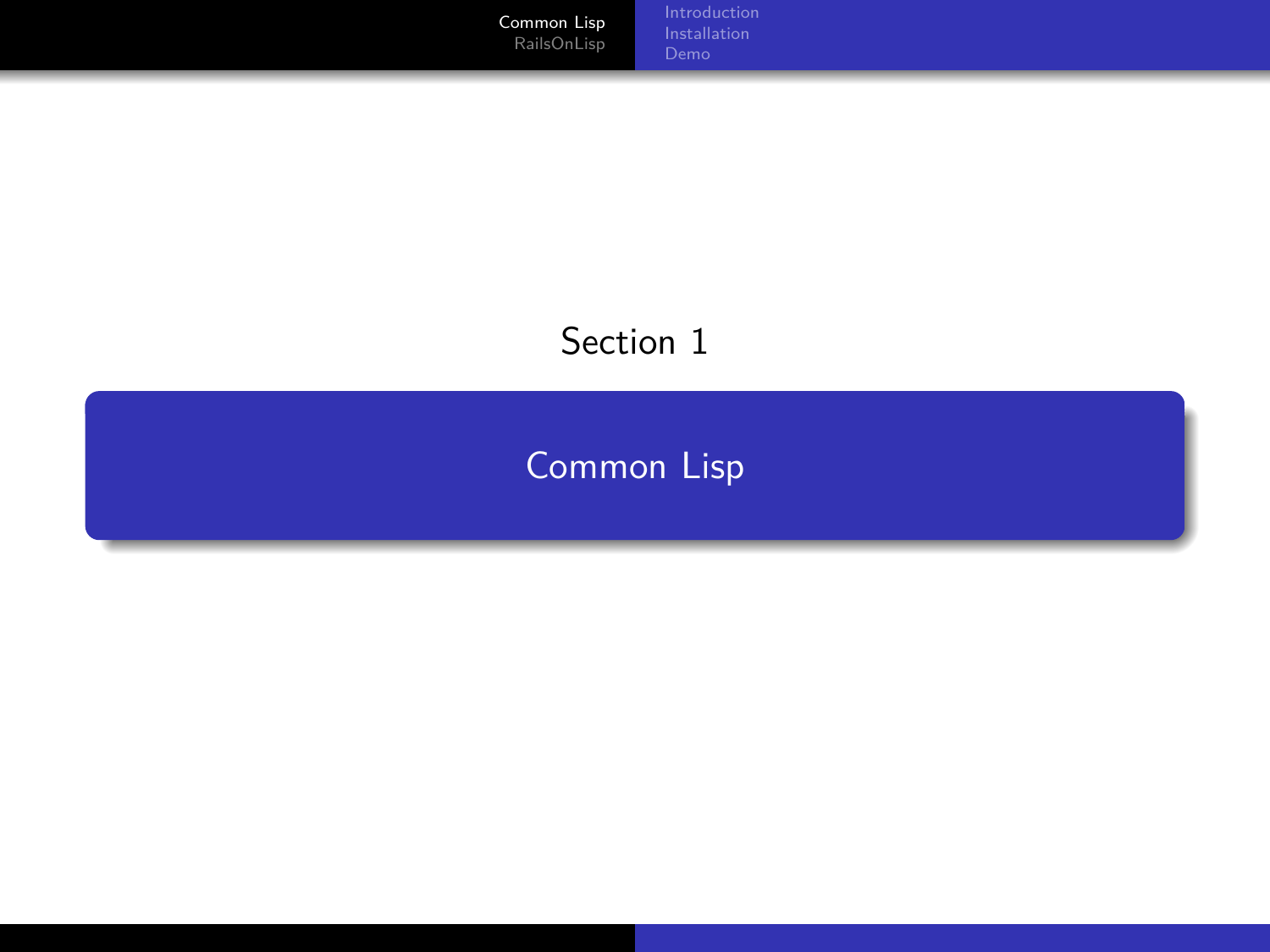<span id="page-2-0"></span>[Common Lisp](#page-1-0) [RailsOnLisp](#page-22-0)

[Introduction](#page-2-0) [Installation](#page-5-0)

#### Subsection 1

[Introduction](#page-2-0)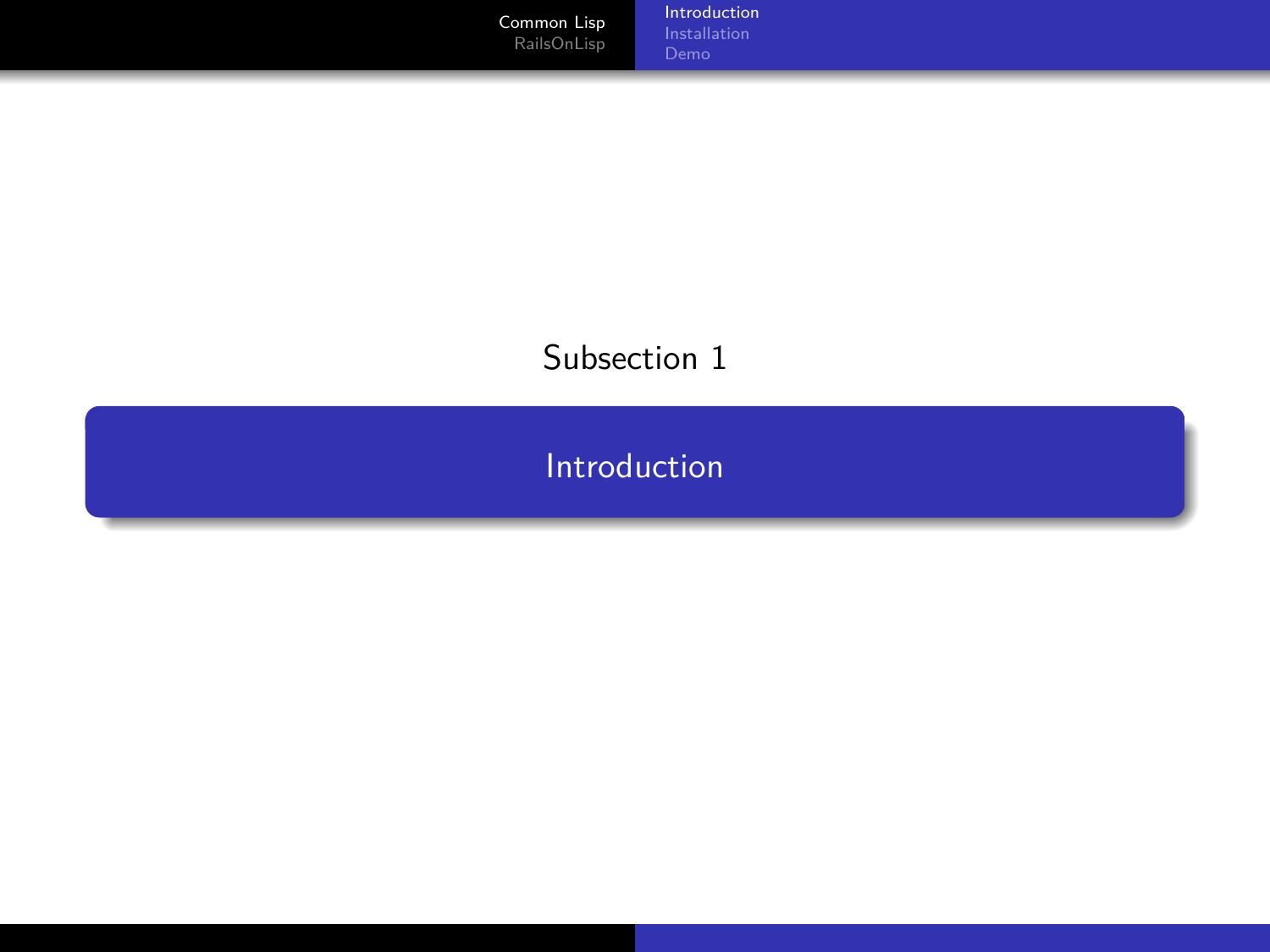Common Lisp is the programmable programming language.

Lisp essays by Paul Graham<http://www.paulgraham.com/lisp.html>

Standardised in 1994 by ANSI

Common Lisp the Language, 2nd Edition <https://www.cs.cmu.edu/Groups/AI/html/cltl/cltl2.html>

Common Lisp Hyperspec<http://www.lispworks.com/documentation/HyperSpec/Front/> <http://cliki.net>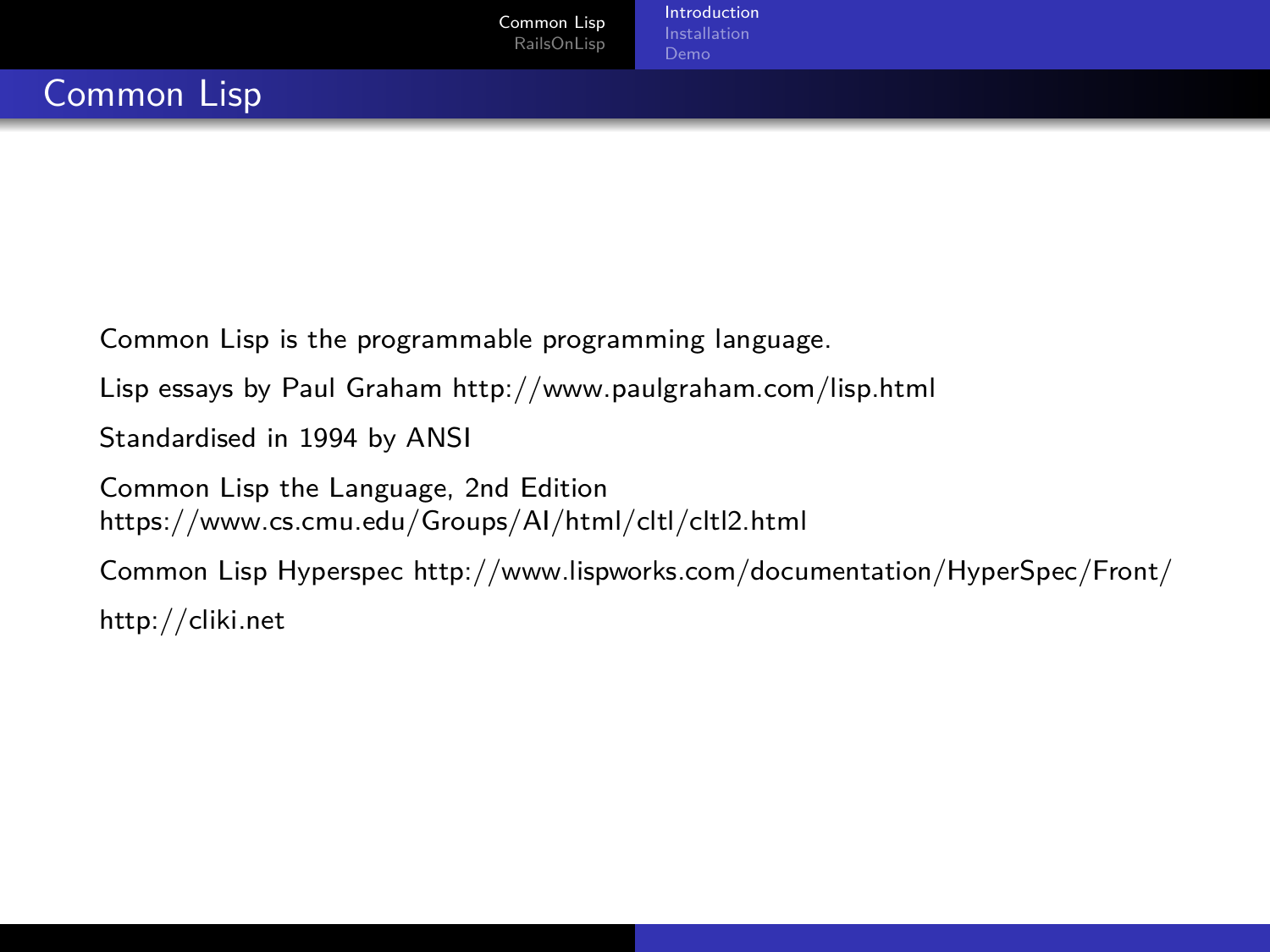Several compilers implement the ANSI standard :

- SBCL (open-source, x86, amd64, Windows, Linux, OSX, \*BSD)<http://sbcl.org>
- ABCL (open-source, jvm)<https://abcl.org>
- Clozure CL (open-source, x86, amd64, Windows, Linux, OSX, FreeBSD) <https://ccl.clozure.com>
- ECL (open-source, compiles to C)<https://common-lisp.net/project/ecl/main.html>
- LispWorks (proprietary, x86, amd64, Windows, Linux, OSX, FreeBSD) <http://www.lispworks.com/products/lispworks.html#personal>
- Allegro CL (proprietary, x86, amd64, sparc, Windows, Linux, OSX, FreeBSD) <https://franz.com/products/allegrocl>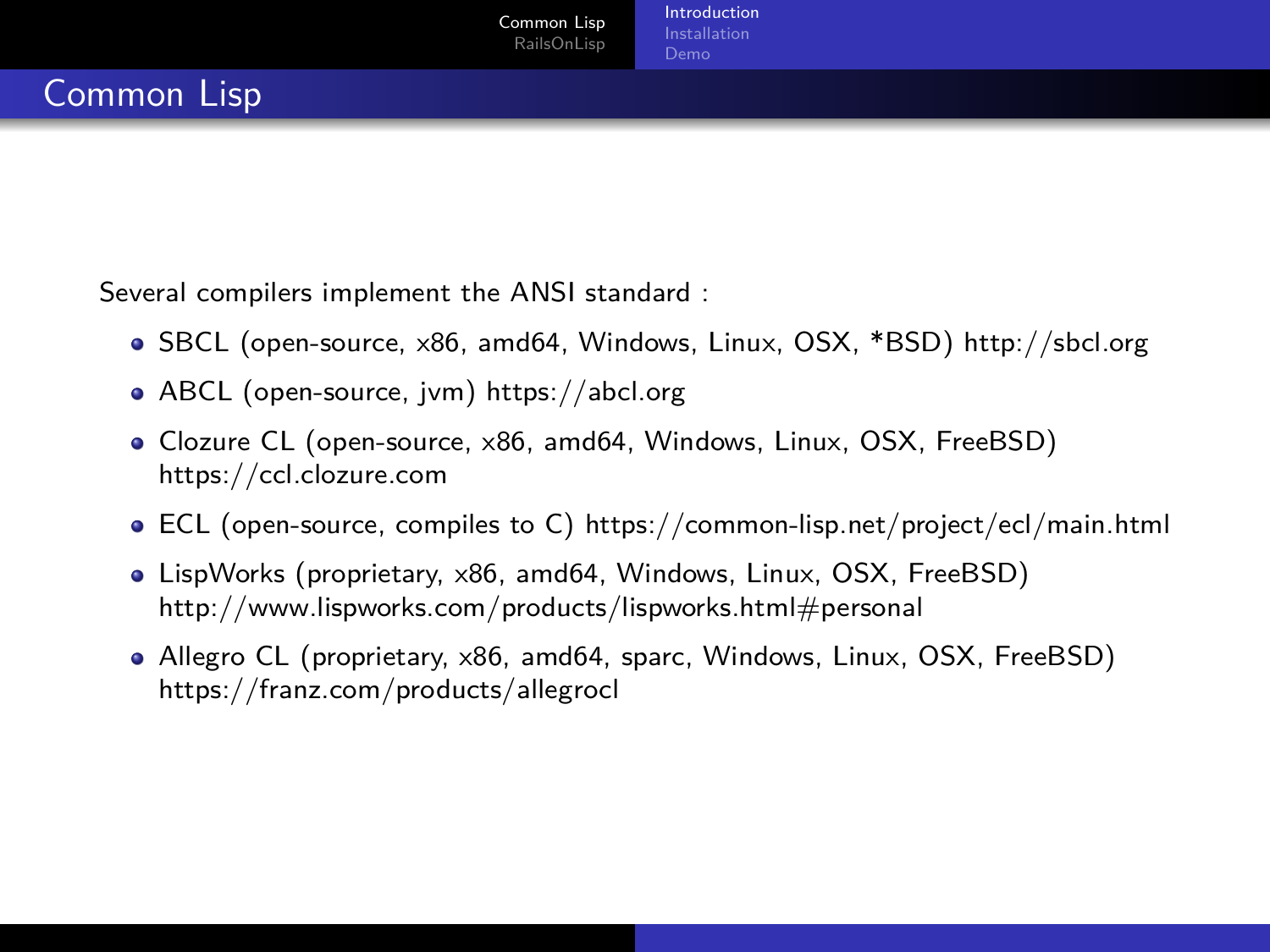<span id="page-5-0"></span>[Common Lisp](#page-1-0) [RailsOnLisp](#page-22-0)

[Installation](#page-5-0)

#### Subsection 2

[Installation](#page-5-0)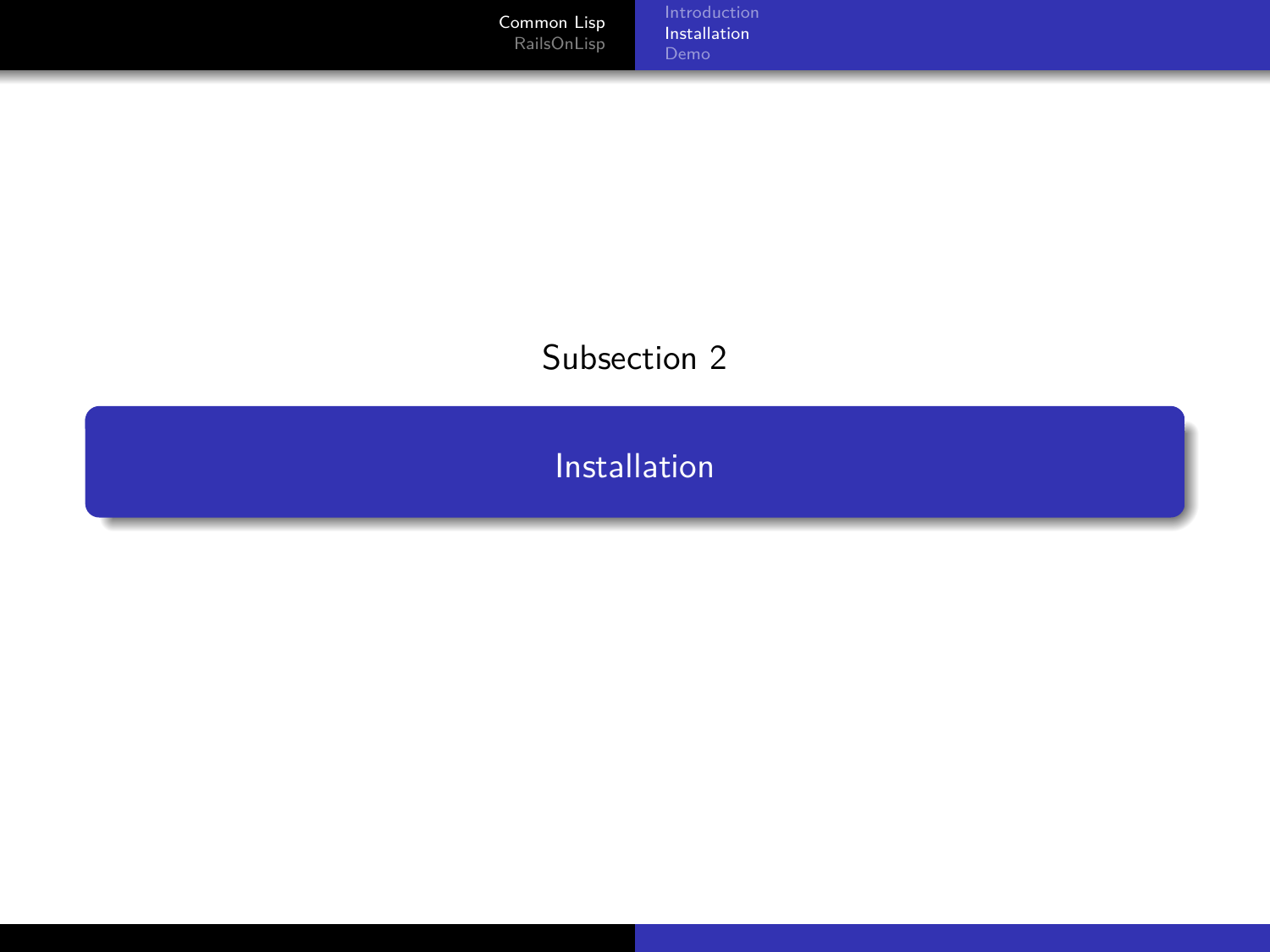

[Installation](#page-5-0)

#### Install SBCL

Ubuntu :

sudo apt-get install sbcl

MacOS X:

brew install sbcl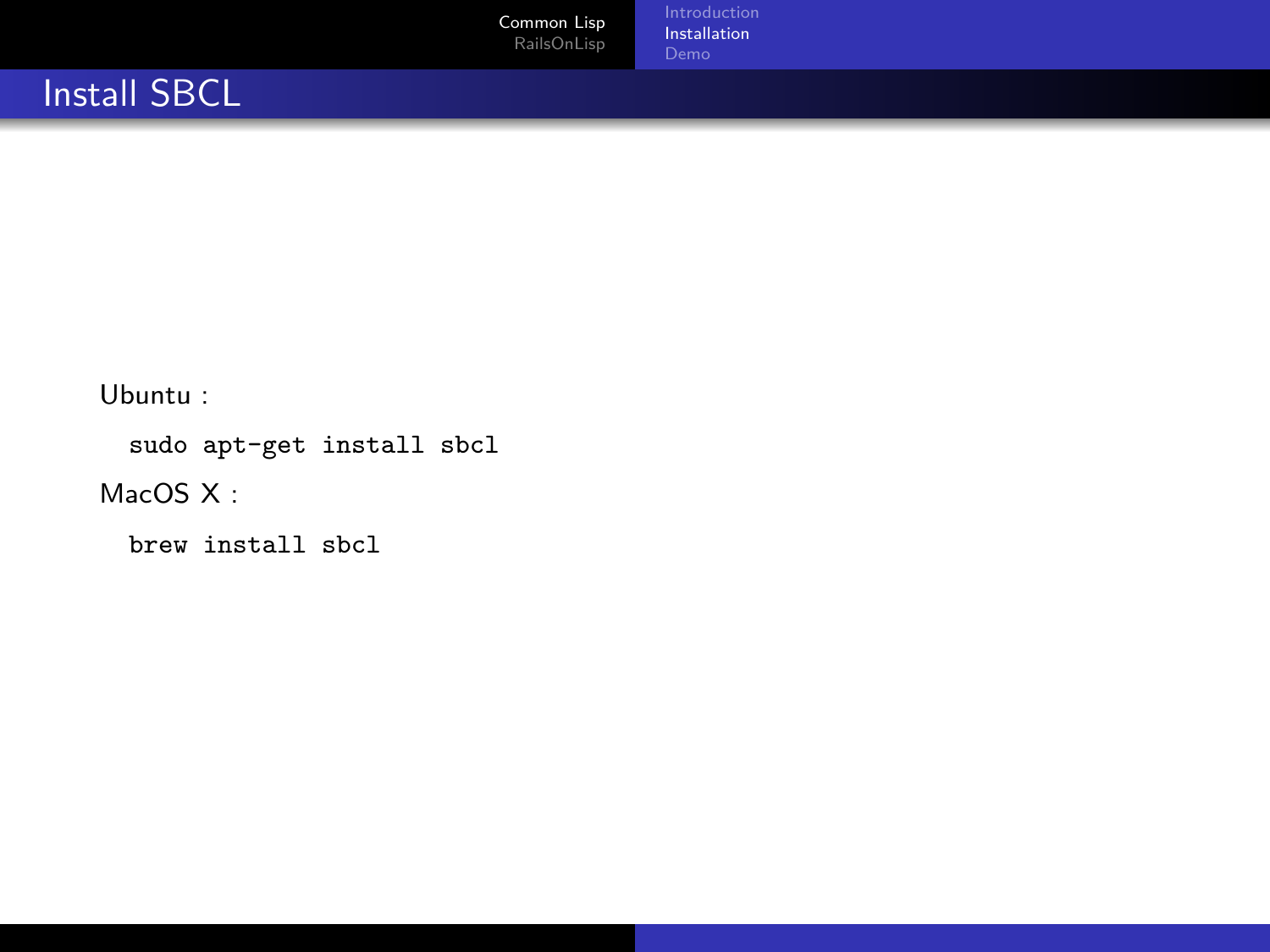```
mkdir -p ~/common-lisp/thodg
cd ~/common-lisp/thodg
git clone https://github.com/thodg/repo.git
cd ~/common-lisp
ln -s thodg/repo/repo.manifest
```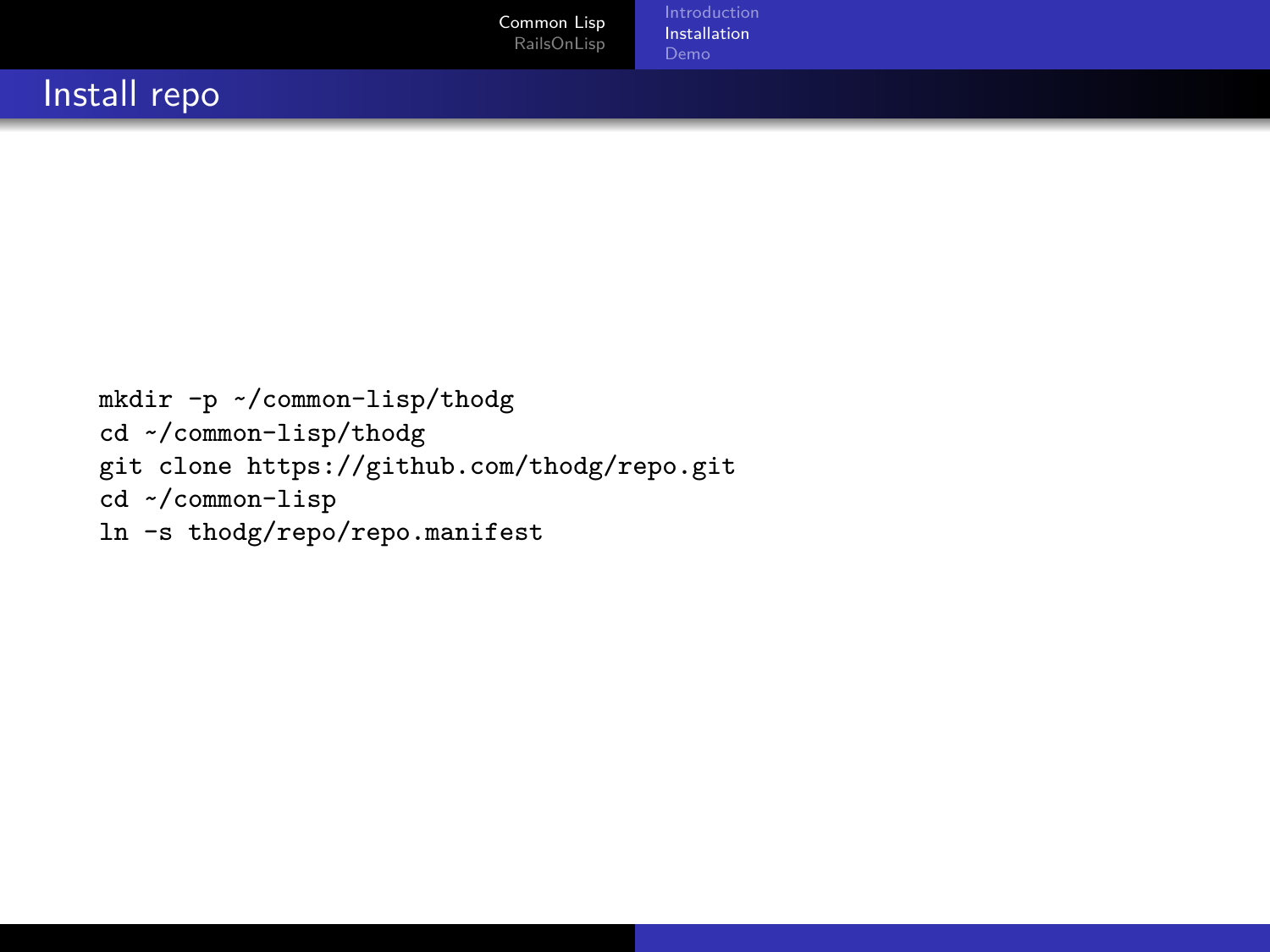[Installation](#page-5-0)

#### Configure SBCL

```
Edit ~/.sbclrc
  ;; ASDF
  (require :asdf)
  ;; repo
  (load "~/common-lisp/thodg/repo/repo")
  (repo:boot)
```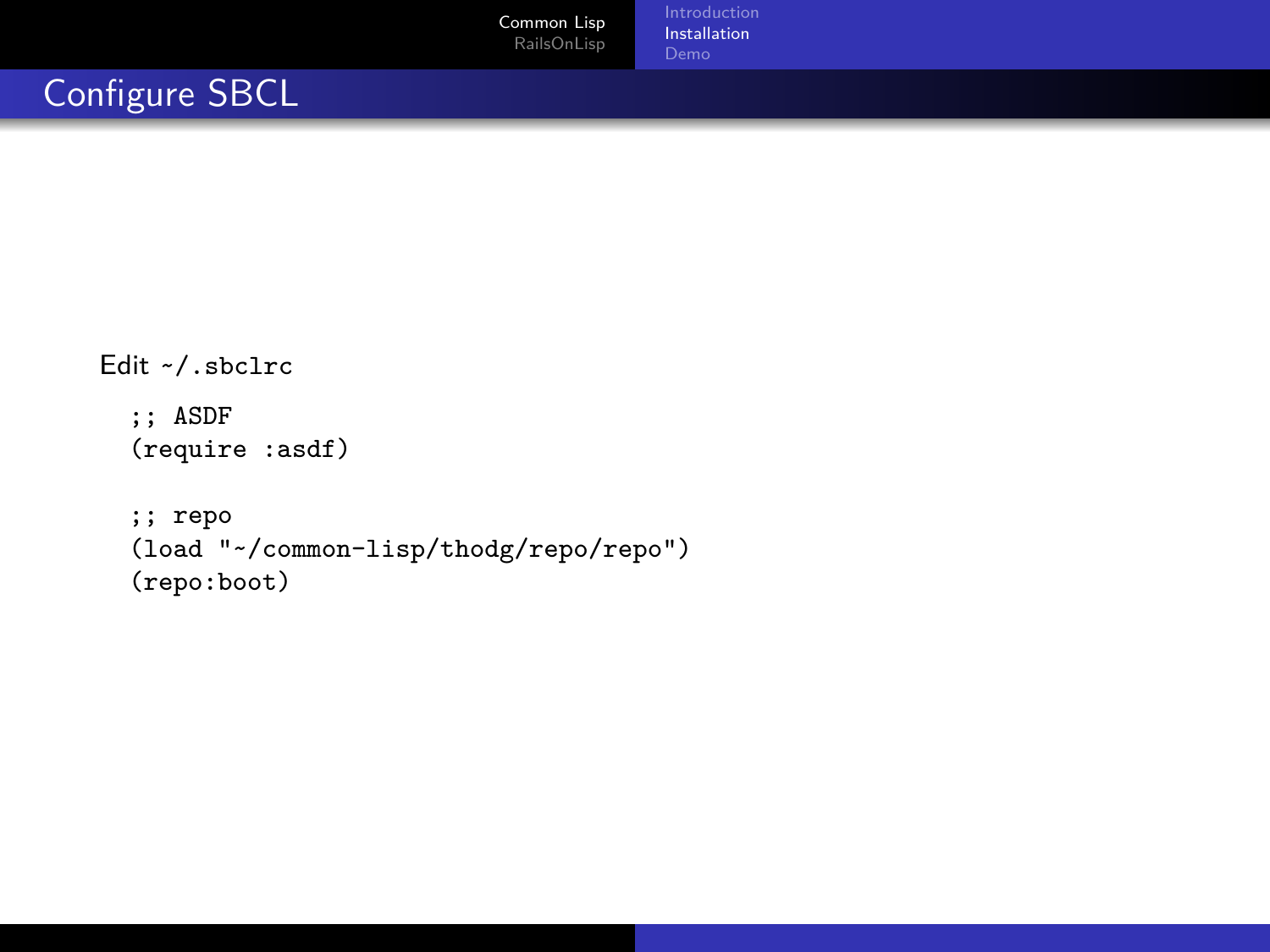\$ sbcl This is SBCL 1.5.3, an implementation of ANSI Common Lisp. More information about SBCL is available at <http://www.sbcl.org/>.

SBCL is free software, provided as is, with absolutely no warranty. It is mostly in the public domain; some portions are provided under BSD-style licenses. See the CREDITS and COPYING files in the distribution for more information.

\* \_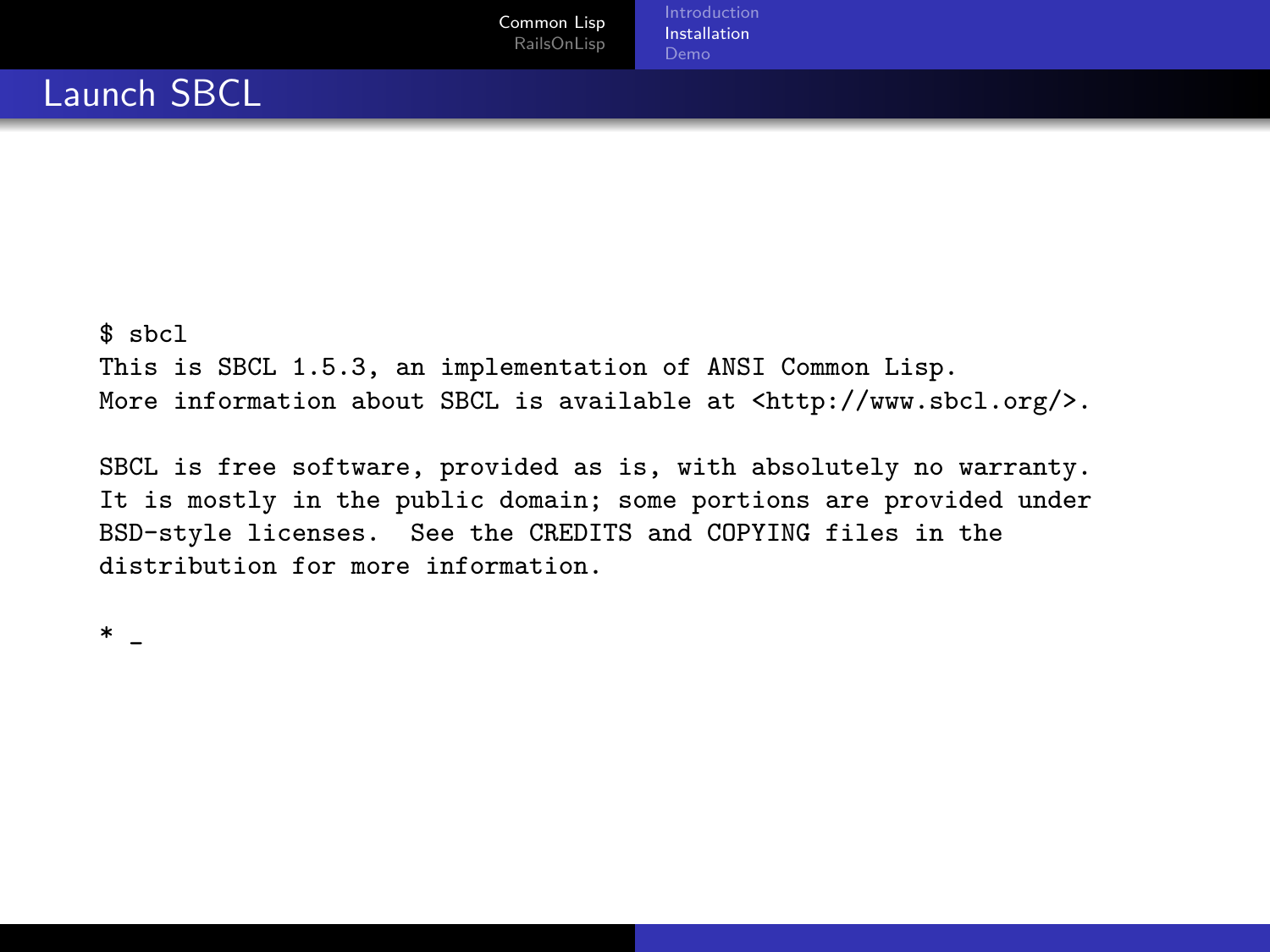

\* (repo:install :slime)

\$ /usr/bin/git -C /home/dx/common-lisp/slime clone https://github.com/slime/sli Cloning into 'slime'...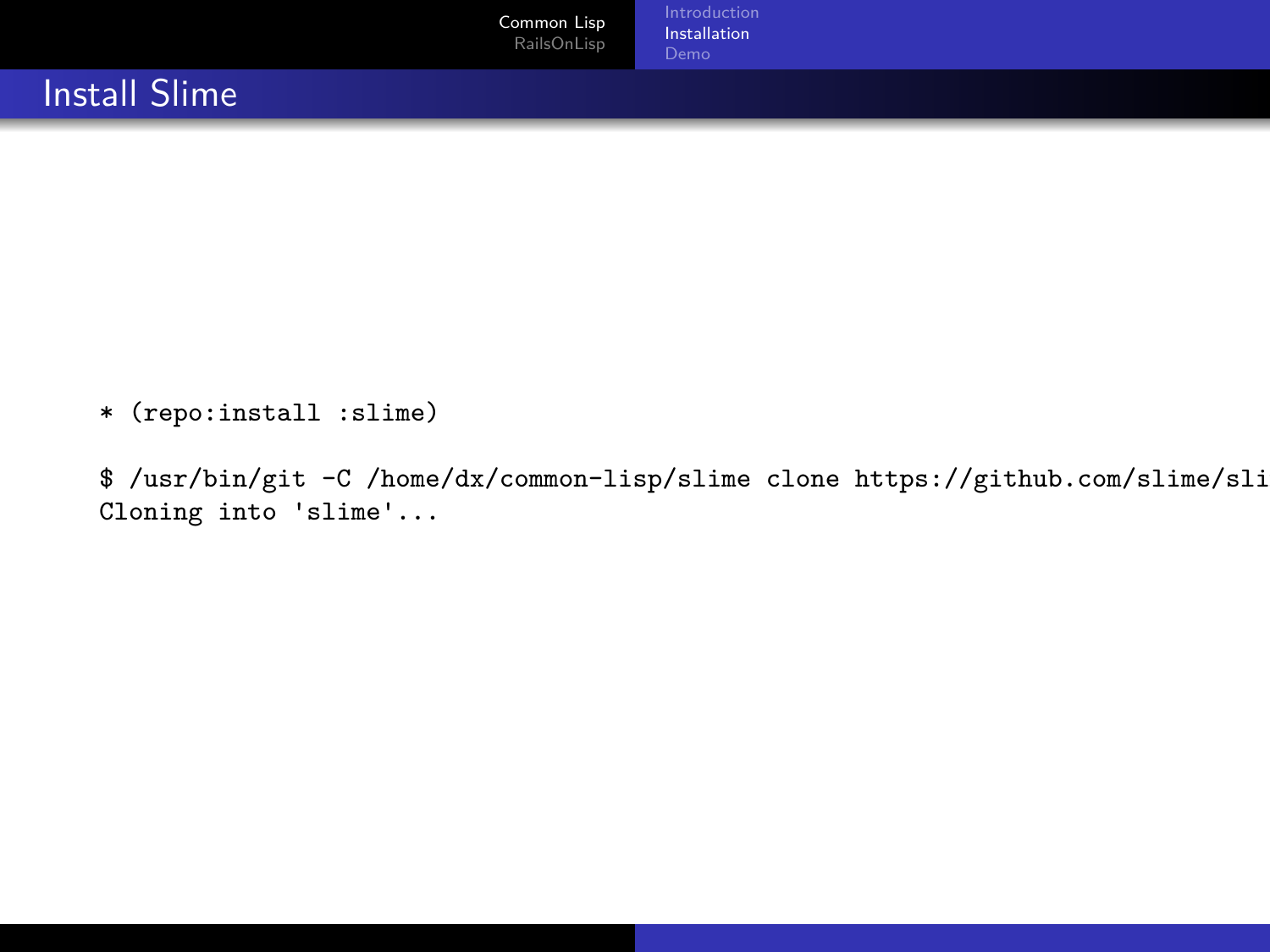[Introduction](#page-2-0) [Installation](#page-5-0) [Demo](#page-12-0)

```
Edit ~/.emacs
  ;; Common Lisp
  (add-to-list 'load-path "~/common-lisp/slime/slime/")
  (require 'slime-autoloads)
  (add-to-list 'slime-contribs 'slime-fancy)
  (setq inferior-lisp-program
        "sbcl")
  (setq slime-net-coding-system
        'utf-8-unix)
```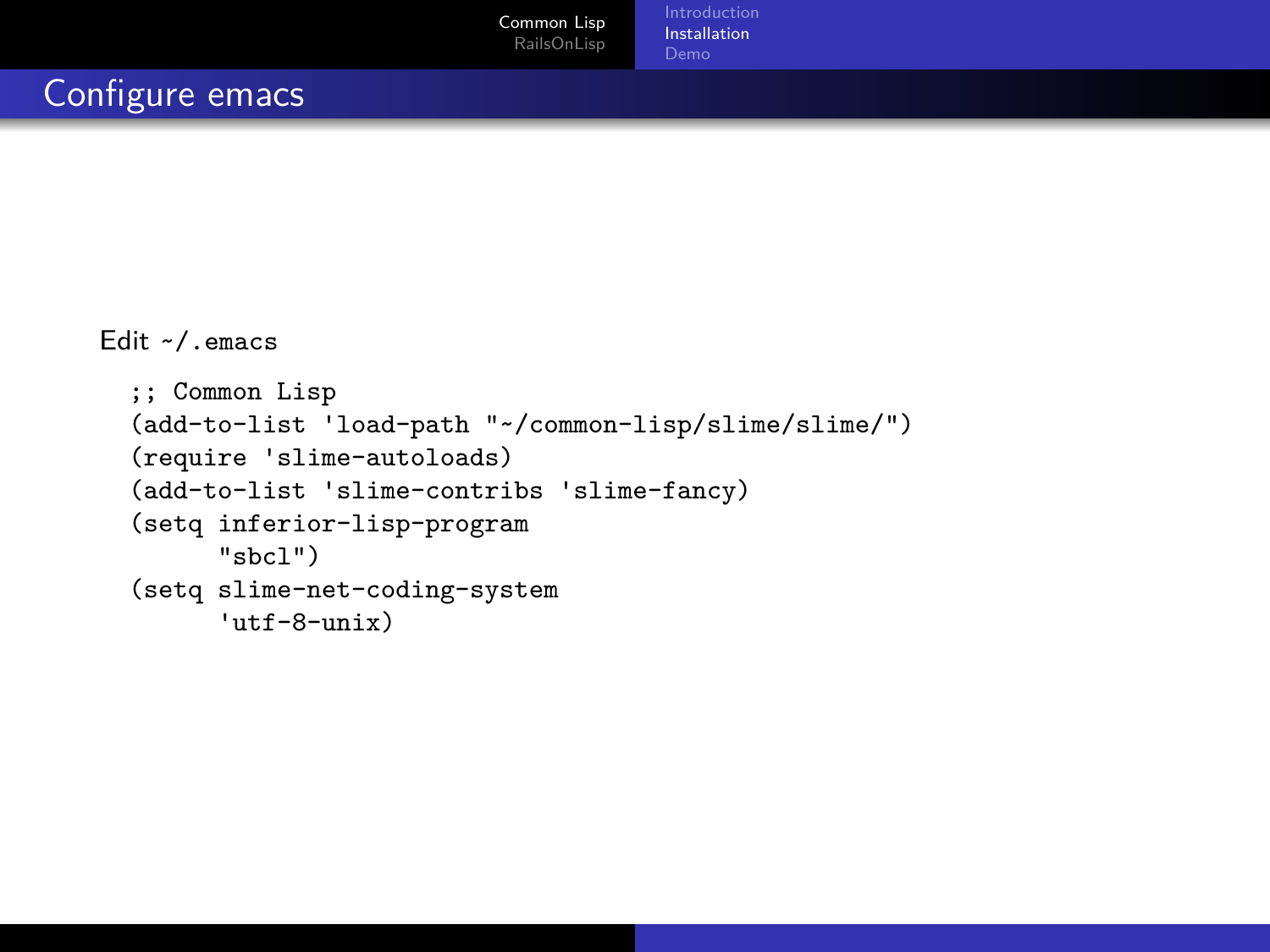<span id="page-12-0"></span>[Common Lisp](#page-1-0) [RailsOnLisp](#page-22-0) [Installation](#page-5-0) [Demo](#page-12-0)

#### Subsection 3

[Demo](#page-12-0)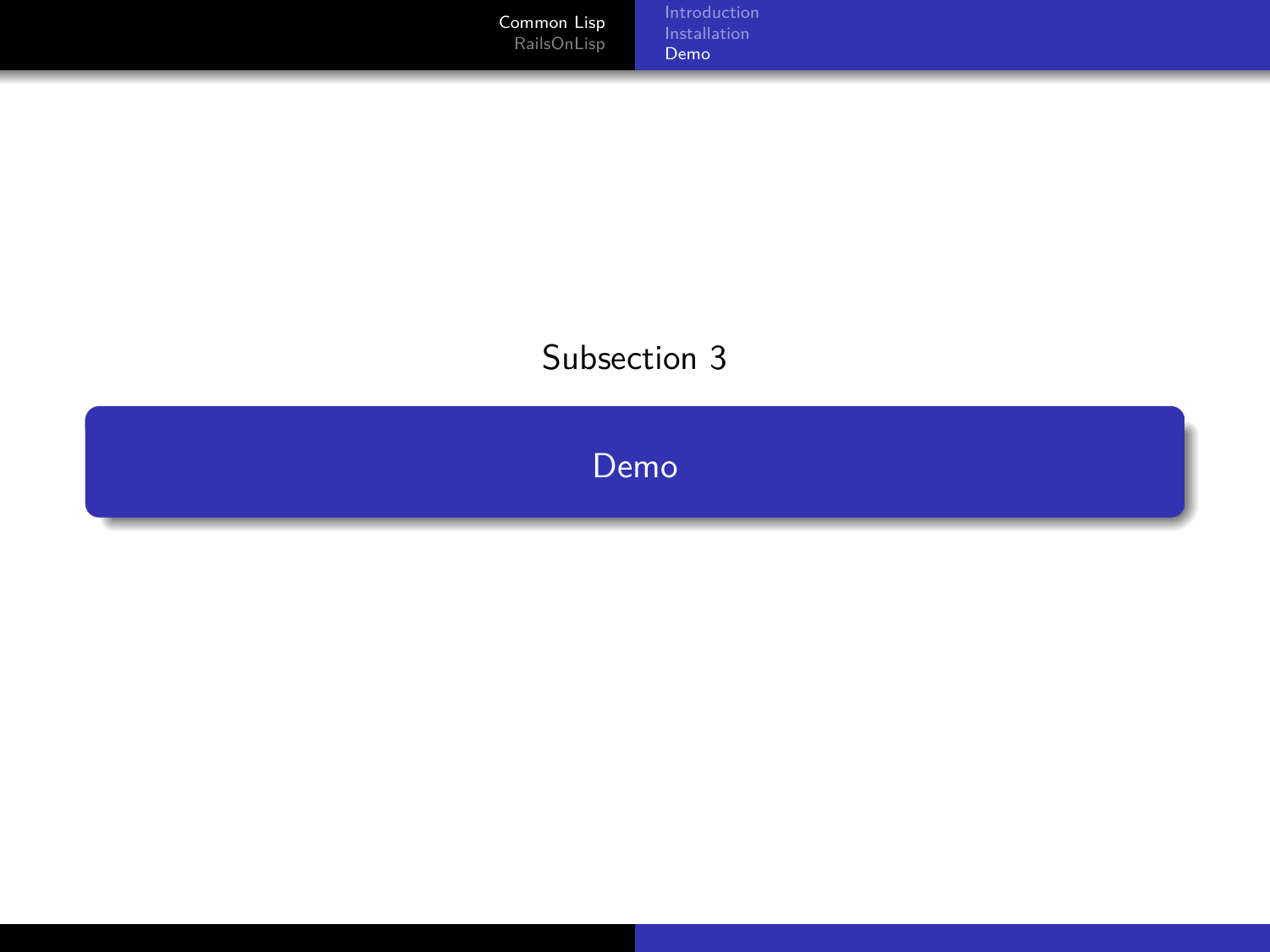|                        | Common Lisp<br>RailsOnLisp | Introduction<br>Installation<br>Demo <sup>1</sup> |
|------------------------|----------------------------|---------------------------------------------------|
| Launch emacs and slime |                            |                                                   |

\$ emacs

M-x slime

CL-USER> \_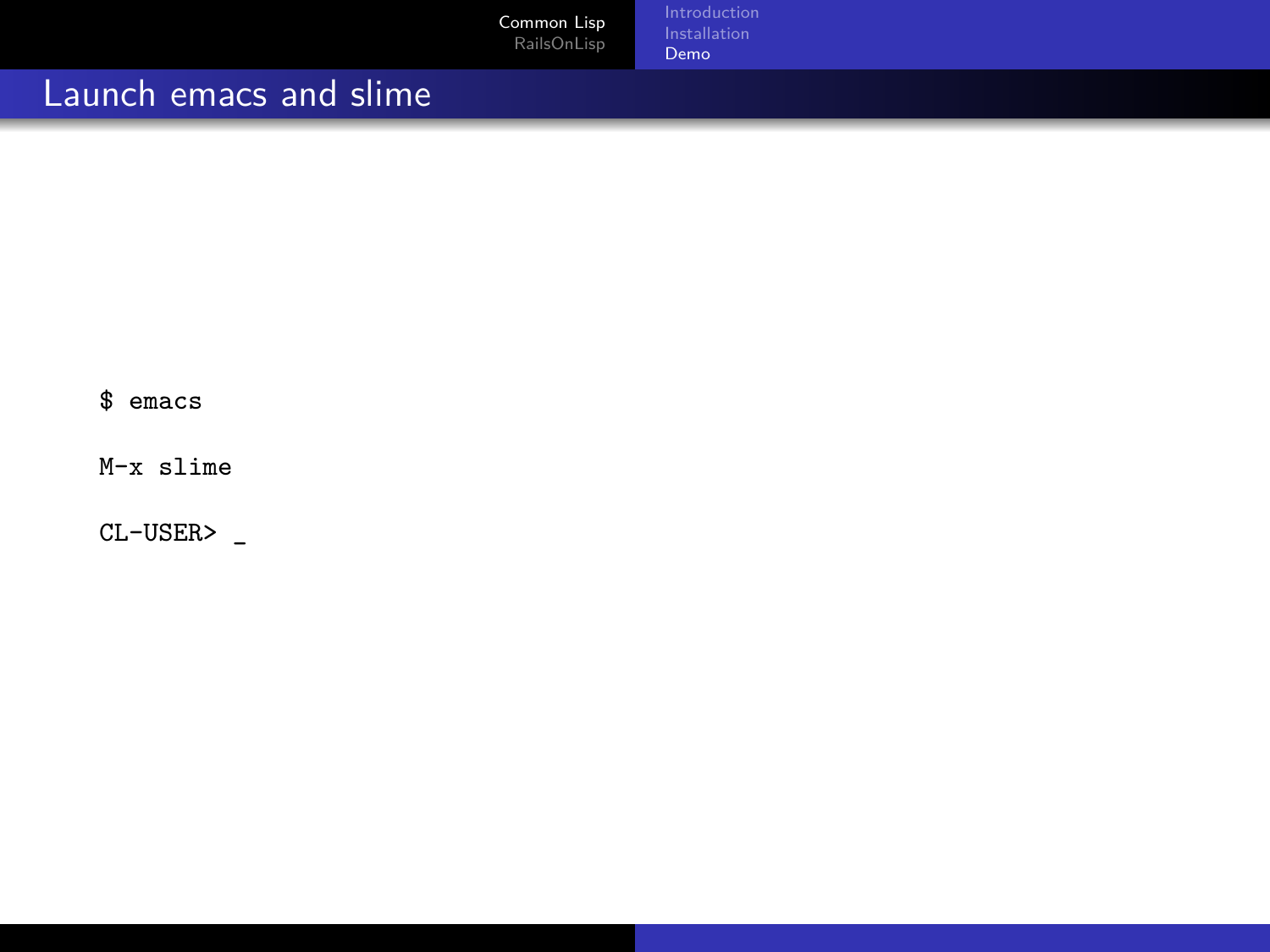```
REPL : read, eval, print loop
  (loop
    ;; setup REPL vars
    ;; handle errors, interactive debugger
    (print
      (eval
        (\text{read}))(force-output)) ;; flush output buffers
```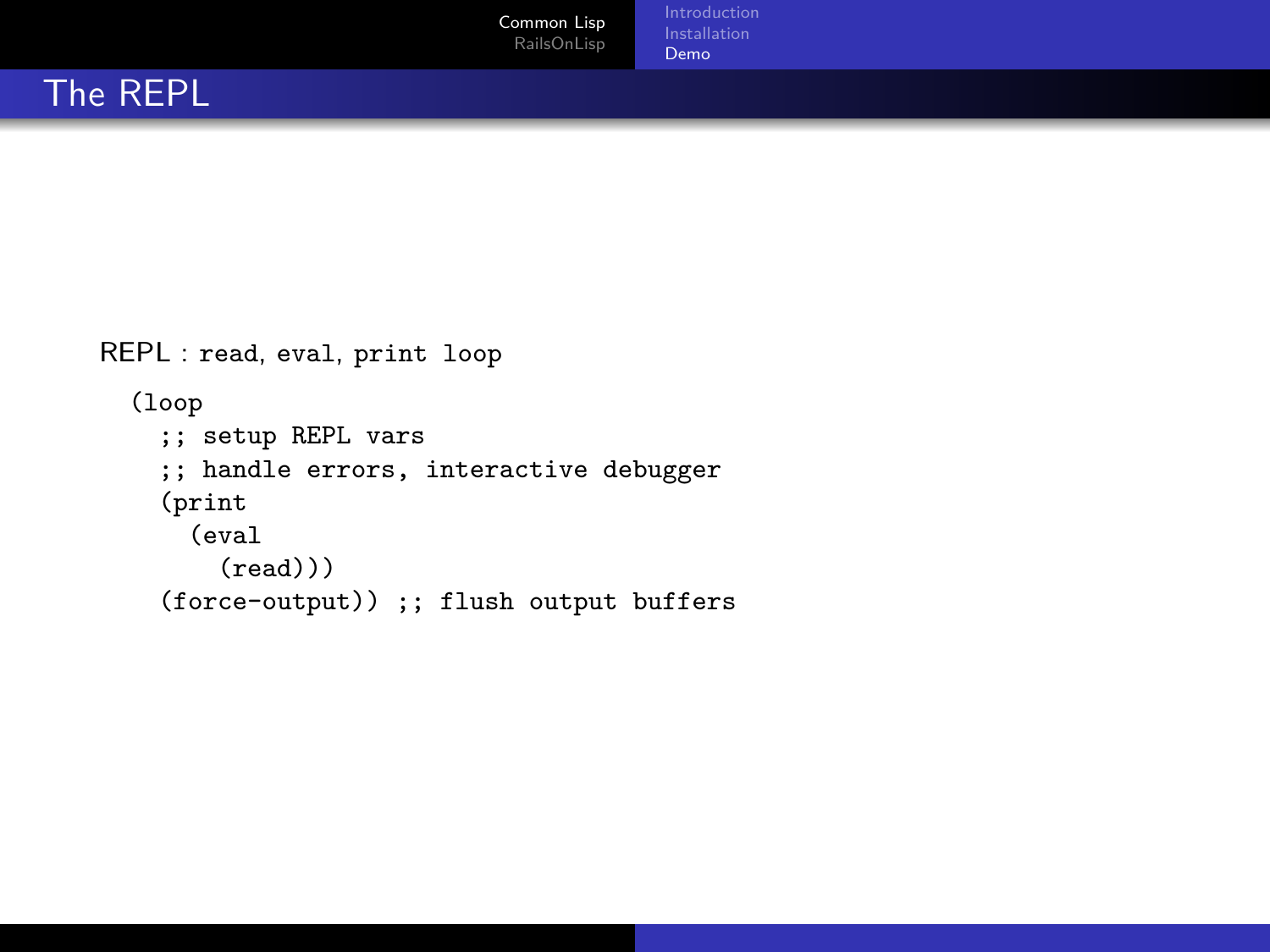A symbol compares faster than a string (pointers comparison).

To get a symbol through eval we have to quote it, with a single quote prefix.

```
;; SLIME
CL-USER> 'hello-world
HELLO WORLD
CL-USER> (quote hello-world) ; equivalent sans syntaxe
HELLO WORLD
```
[http://www.gigamonkeys.com/book/programming-in-the-large-packages-and](http://www.gigamonkeys.com/book/programming-in-the-large-packages-and-symbols.html)[symbols.html](http://www.gigamonkeys.com/book/programming-in-the-large-packages-and-symbols.html)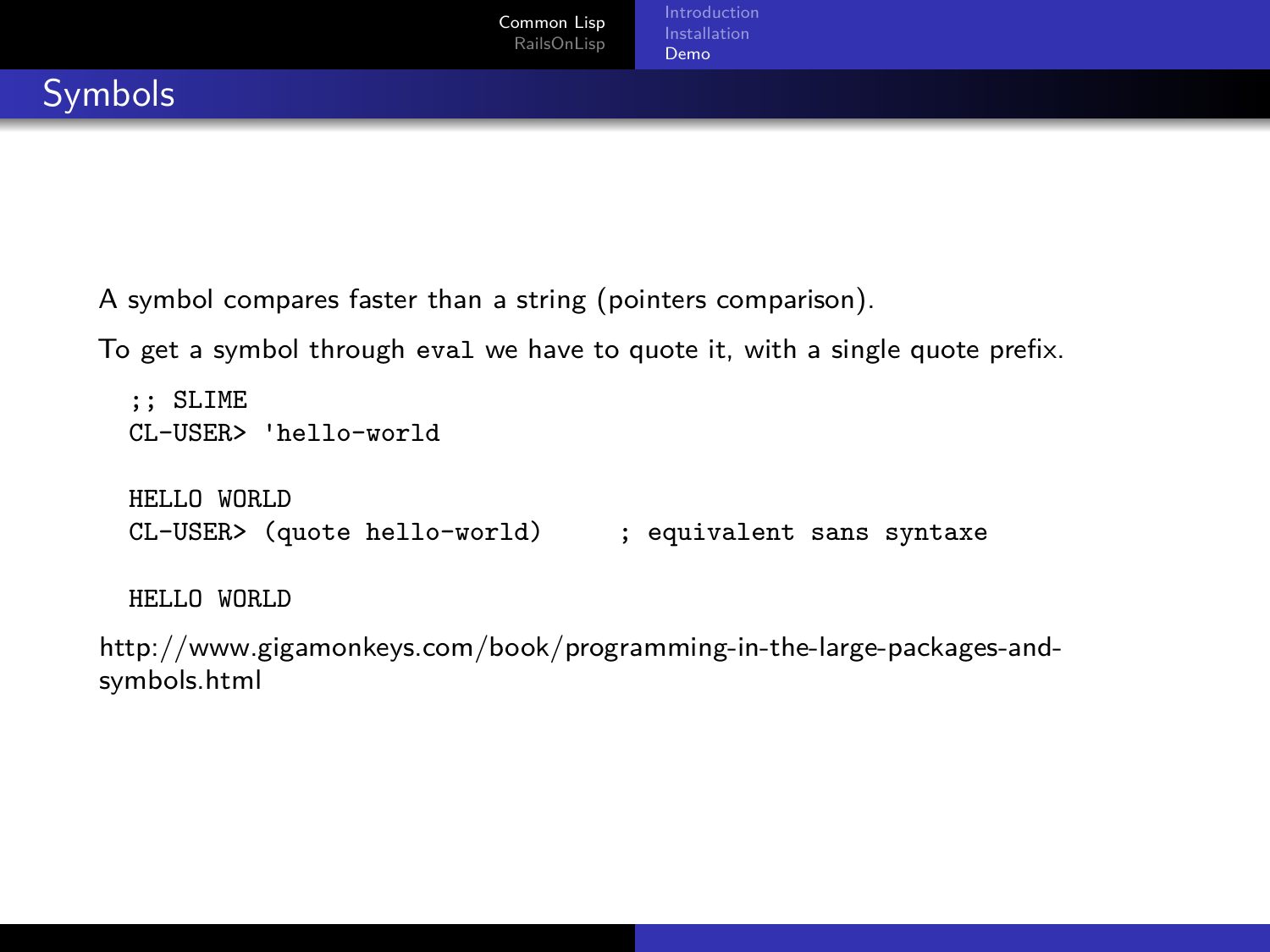If the symbol is not quoted then we end up in the interactive debugger :

```
:: SLIME
CL-USER> hello-world
```

```
The variable HELLO-WORLD is unbound.
   [Condition of type UNBOUND-VARIABLE]
```
Restarts:

- 0: [CONTINUE] Retry using HELLO-WORLD.
- 1: [USE-VALUE] Use specified value.
- 2: [STORE-VALUE] Set specified value and use it.
- 3: [RETRY] Retry SLIME REPL evaluation request.
- 4: [\*ABORT] Return to SLIME's top level.

Backtrace:

- 0: (SB-INT:SIMPLE-EVAL-IN-LEXENV HELLO-WORLD #<NULL-LEXENV>)
- 1: (EVAL HELLO-WORLD)

--more--

4

; Evaluation aborted on #<UNBOUND-VARIABLE HELLO-WORLD {1004AF3523}>. CL-USER> \_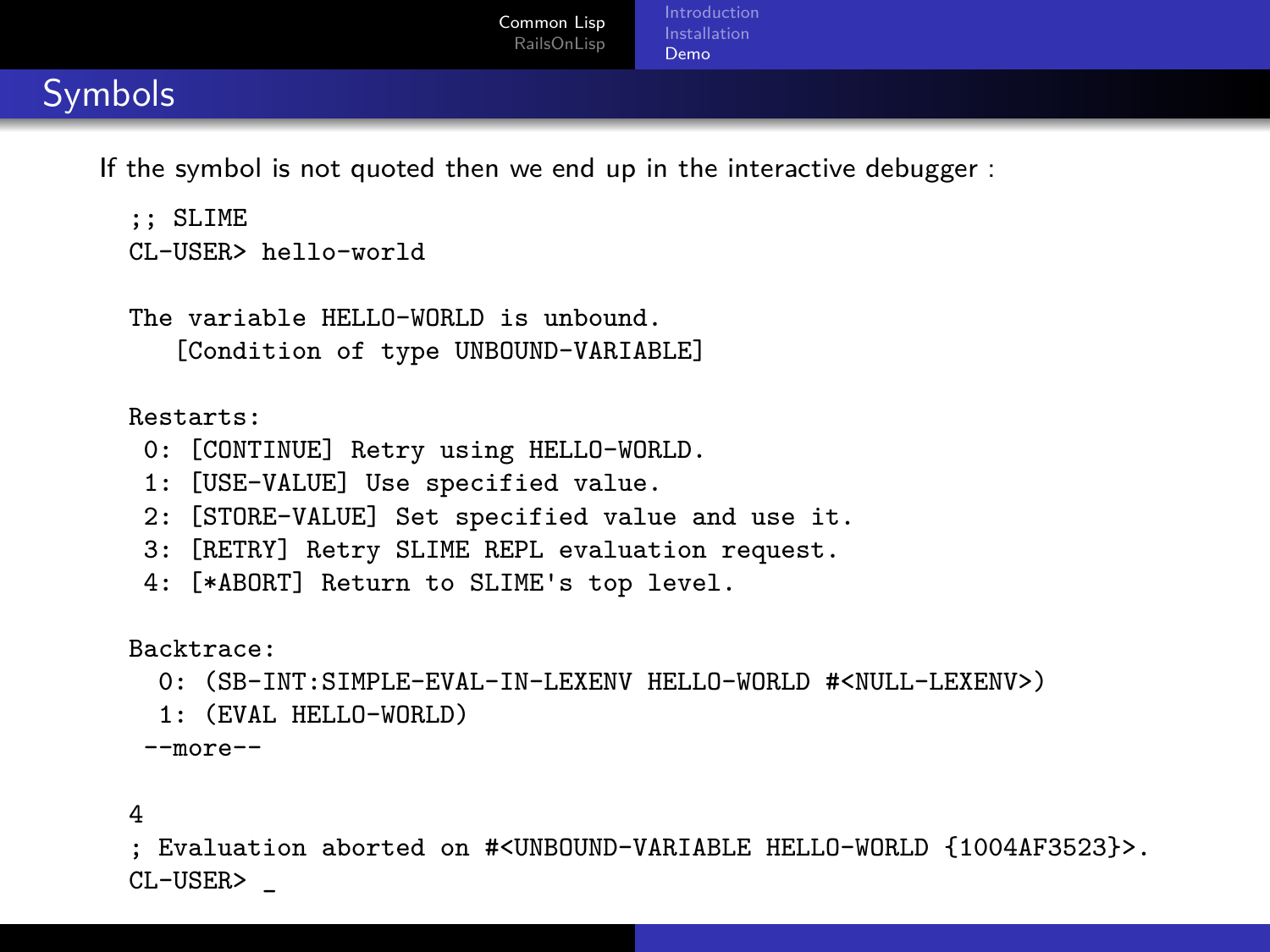defun defines a function.

If the first element of a list (between parentheses) is a function or a symbol naming a function then the list is treated as a function call.

```
;; SLIME
CL-USER> (defun hello-world ()
           (format t "Hello world !"))
HELLO-WORLD
CL-USER> (hello-world)
Hello world !
NTI.
CL-USER> _
```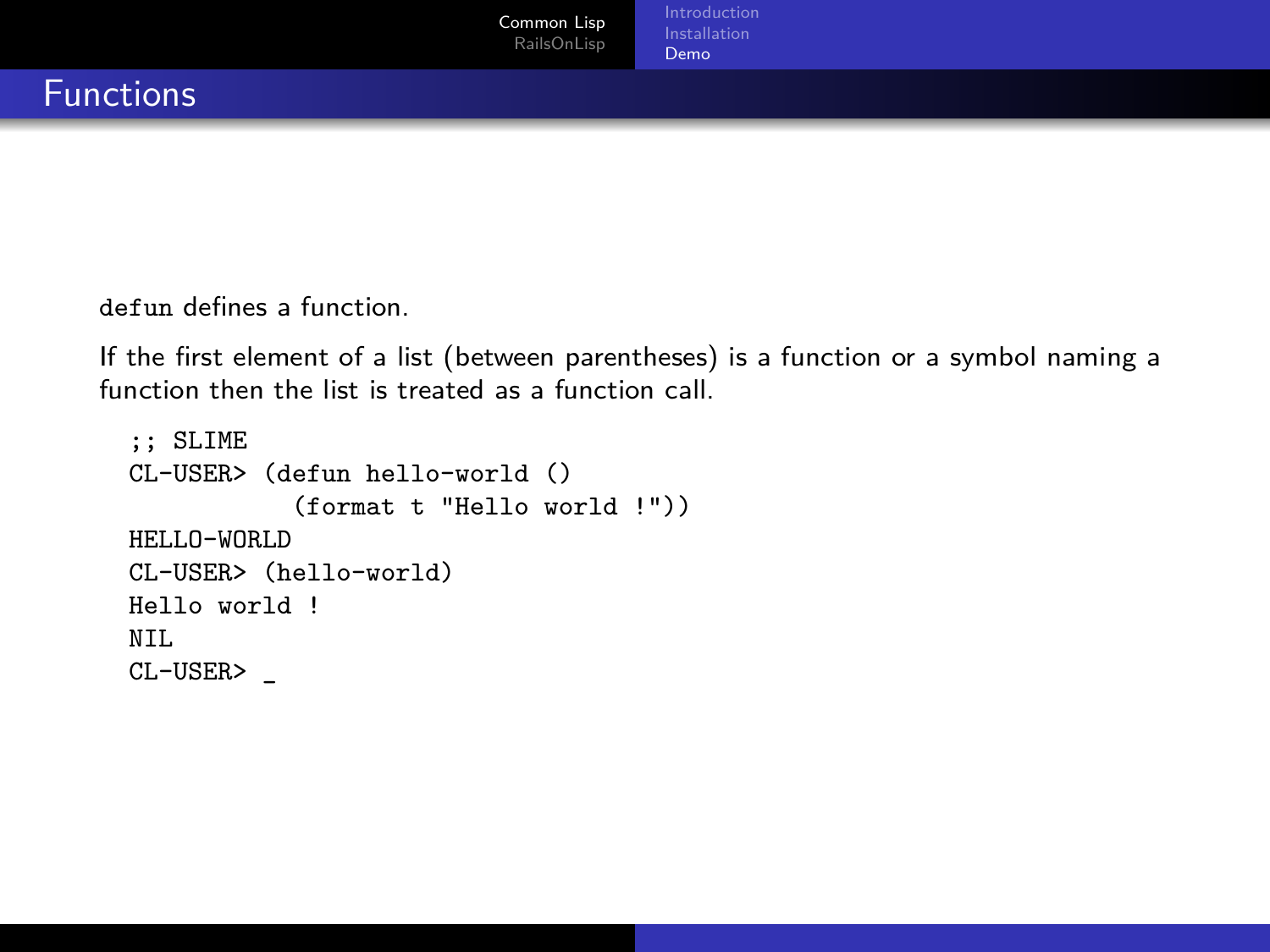lambda introduces an anonymous function. We can affect an anonymous function to a symbol, not unlike defun.

```
;; SLIME
CL-USER> (setf (symbol-function 'hello-world)
               (lambda ()
                 (format t "Hello world !")))
CL-USER> (hello-world)
Hello world !
NTI.
CL-USER> _
```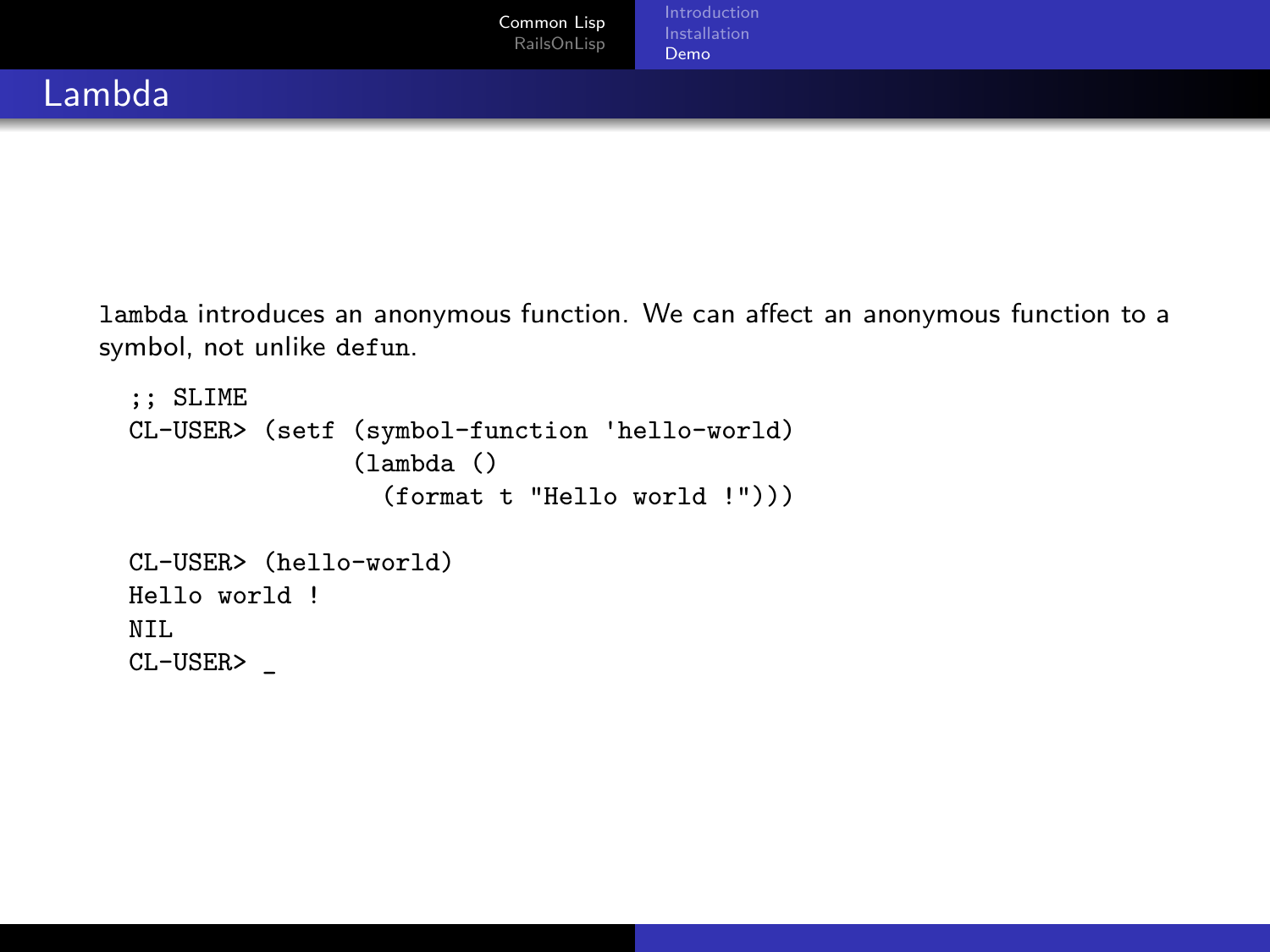A function is a value like others and can be passed to another function.

We call these functions higher order.

```
;; SLIME
CL-USER> (mapcar (lambda (x) (* x x)) '(1 2 3 4 5))
(1 4 9 16 25)
CL-USER> (reduce #'+ '(1 2 3 4 5))
15
CL-USER> (reduce (function +) (1\ 2\ 3\ 4\ 5)); equivalent to above
15
CL-USER> (reduce '+ '(1 2 3 4 5)) ; not equivalent will resolve
                                   ; function at run-time
15
CL-USER> _
```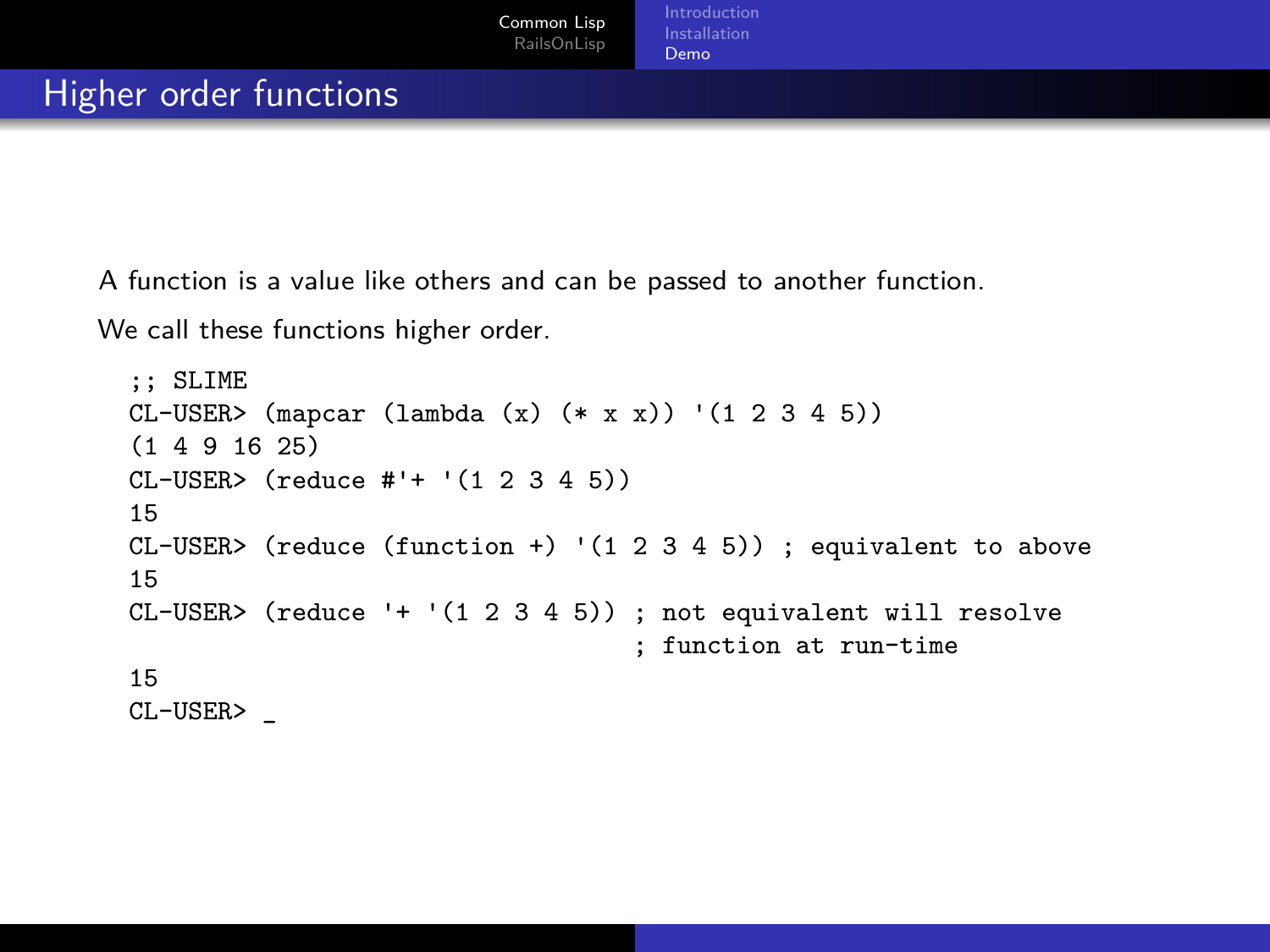

- $\bullet$  parameters are not evaluated  $\geq$  DSL and meta-programming
- **•** generate code which is in turn evaluated
- **•** backquote and comma to quote only parts

```
;; SLIME
CL-USER> (defmacro hello (arg)
           `(format nil "Hello ~A !"
              (string-capitalize ',arg)))
HELLO
CL-USER> (hello world)
"Hello World !"
CL-USER> (hello pony)
"Hello Pony !"
CL-USER> _
```
On Lisp, Paul Graham<http://lib.store.yahoo.net/lib/paulgraham/onlisp.pdf>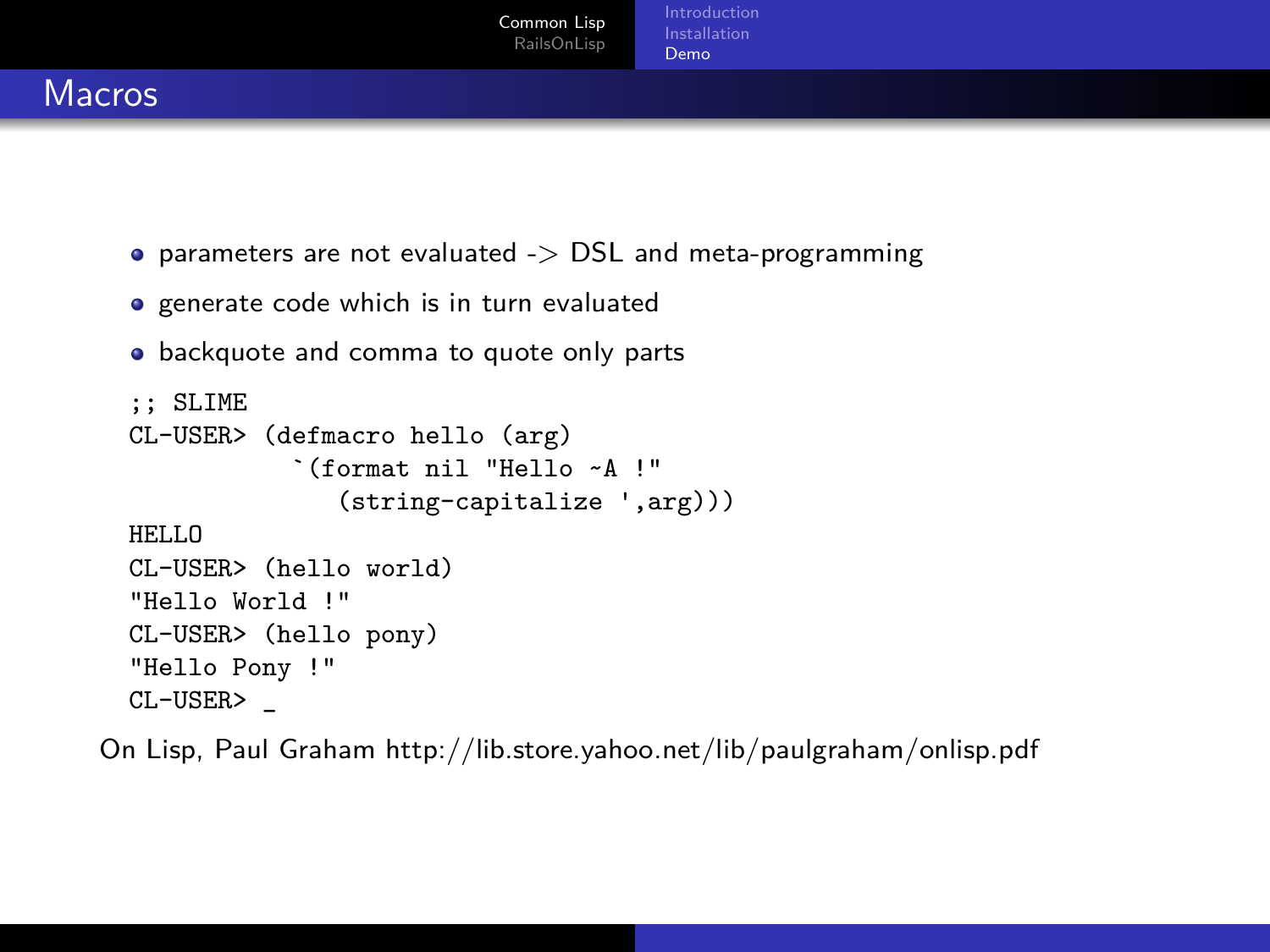```
To quote entirely : '(a b c) or (quote (a b c)) -> (a b c)To quote partially : \hat{c} (a b,c) or (list 'a 'b c) -> (a b 123) if c = 123
Backquote stops evaluation and comma reactivates it locally.
```

```
;; SLIME
CL-USER> (let ((c 123))
            \hat{a} (a b ,c))
(A B 123)
```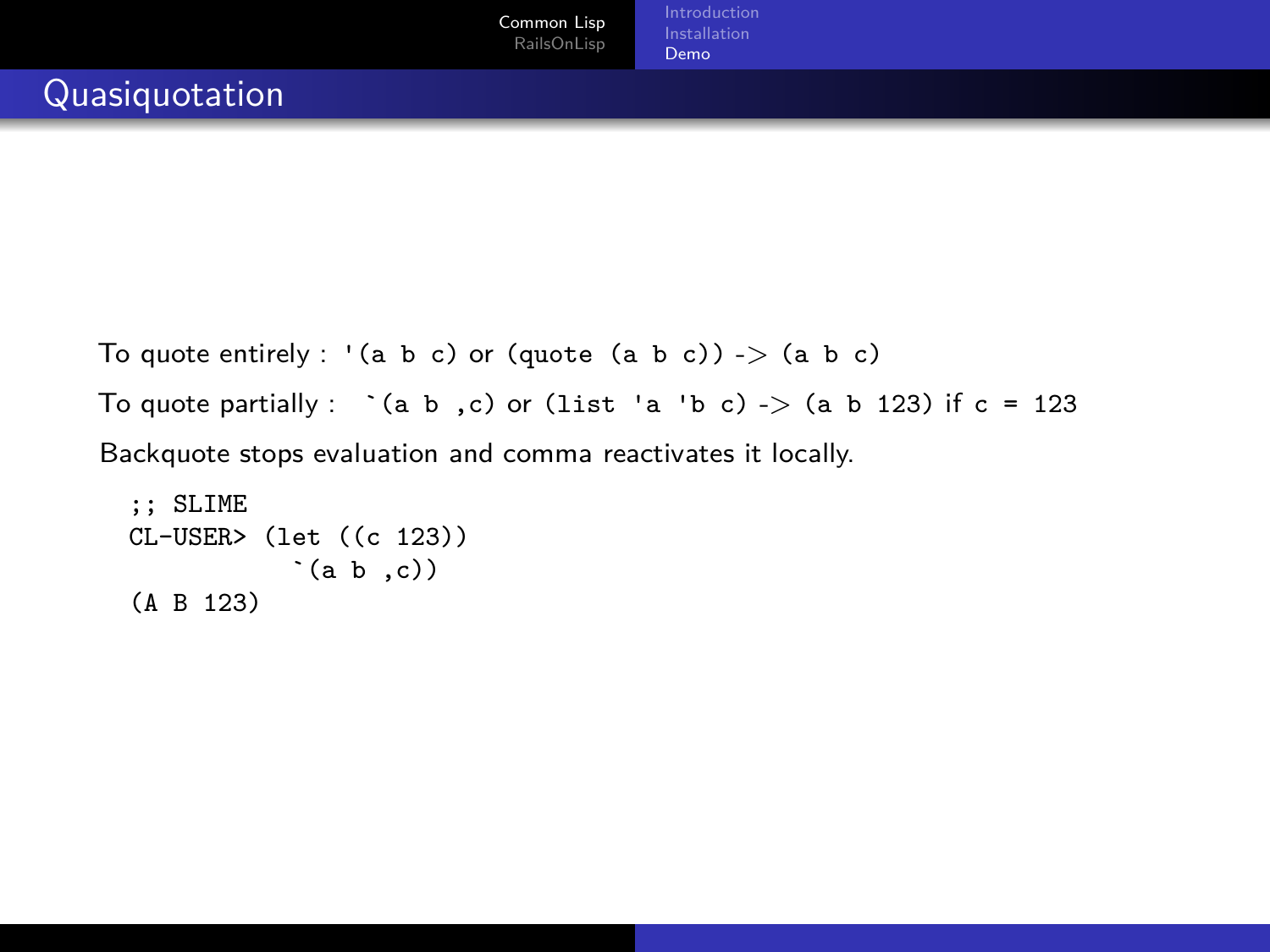<span id="page-22-0"></span>[RailsOnLisp](#page-22-0)

## Section 2

# [RailsOnLisp](#page-22-0)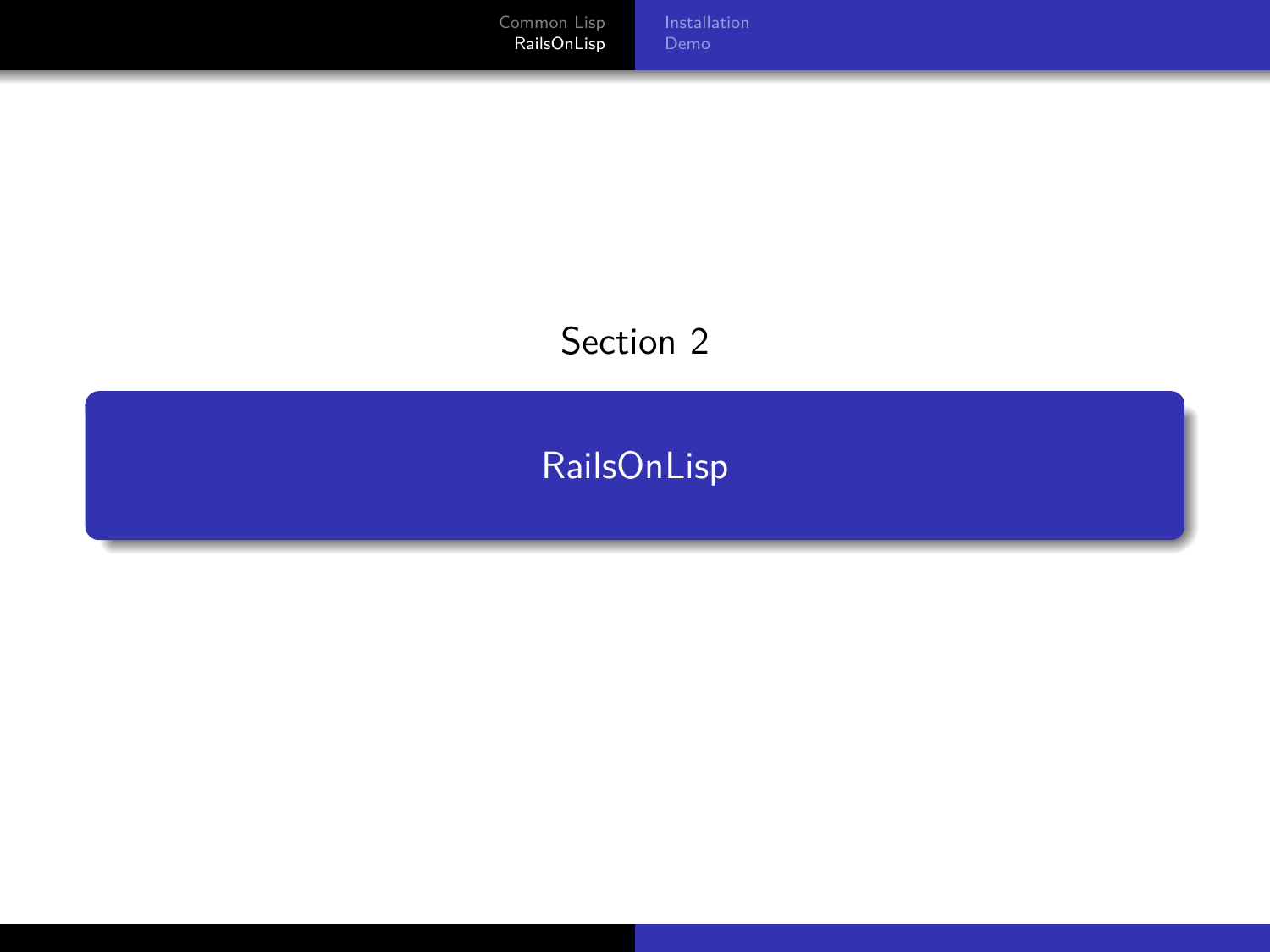#### <span id="page-23-0"></span>Subsection 1

[Installation](#page-23-0)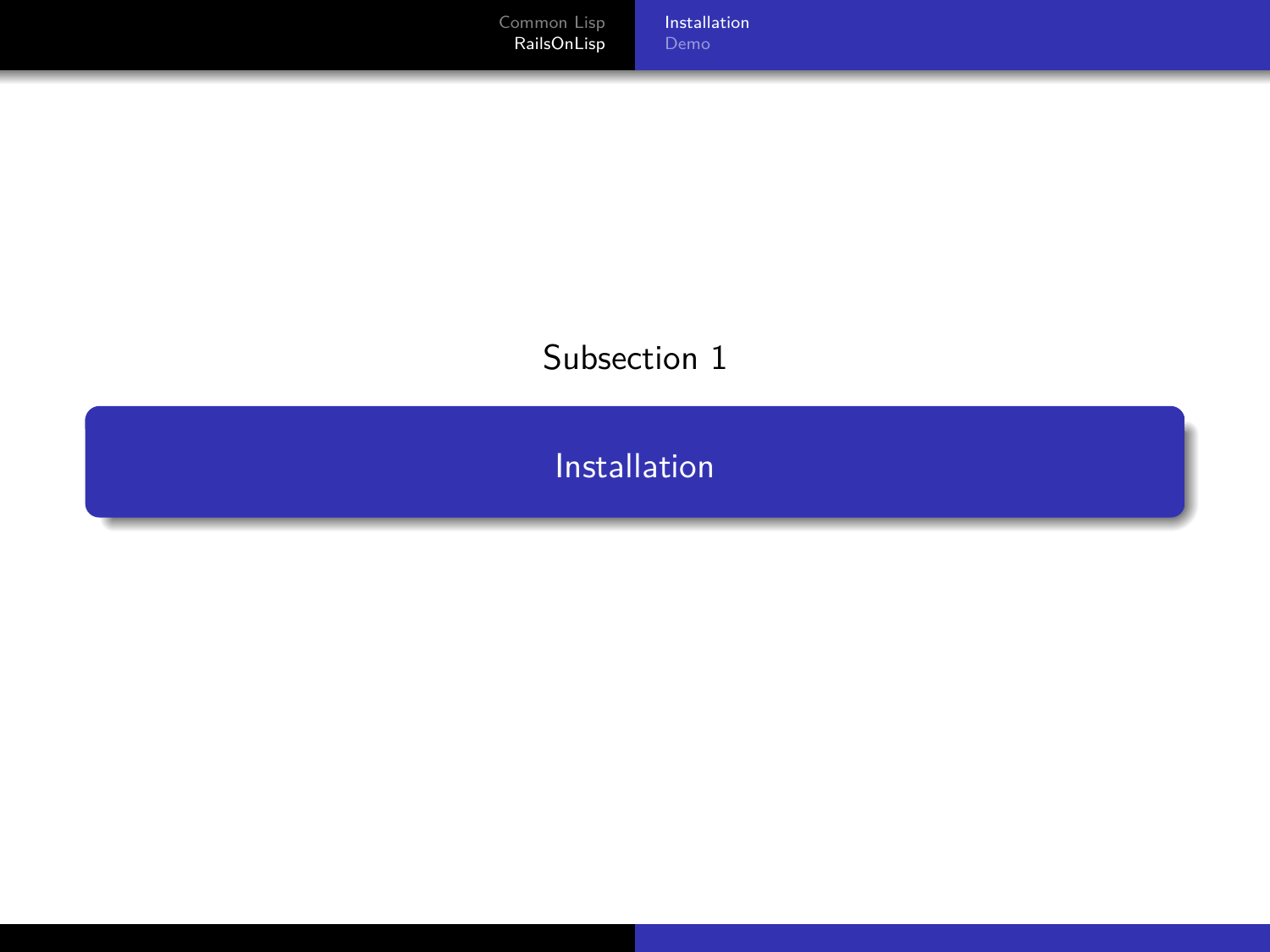[Installation](#page-23-0)

#### Clone RailsOnLisp/rol.git

```
$ mkdir ~/common-lisp/RailsOnLisp
$ cd ~/common-lisp/RailsOnLisp
$ git clone https://github.com/RailsOnLisp/rol.git
Cloning into 'rol' ...
```
 $\frac{1}{2}$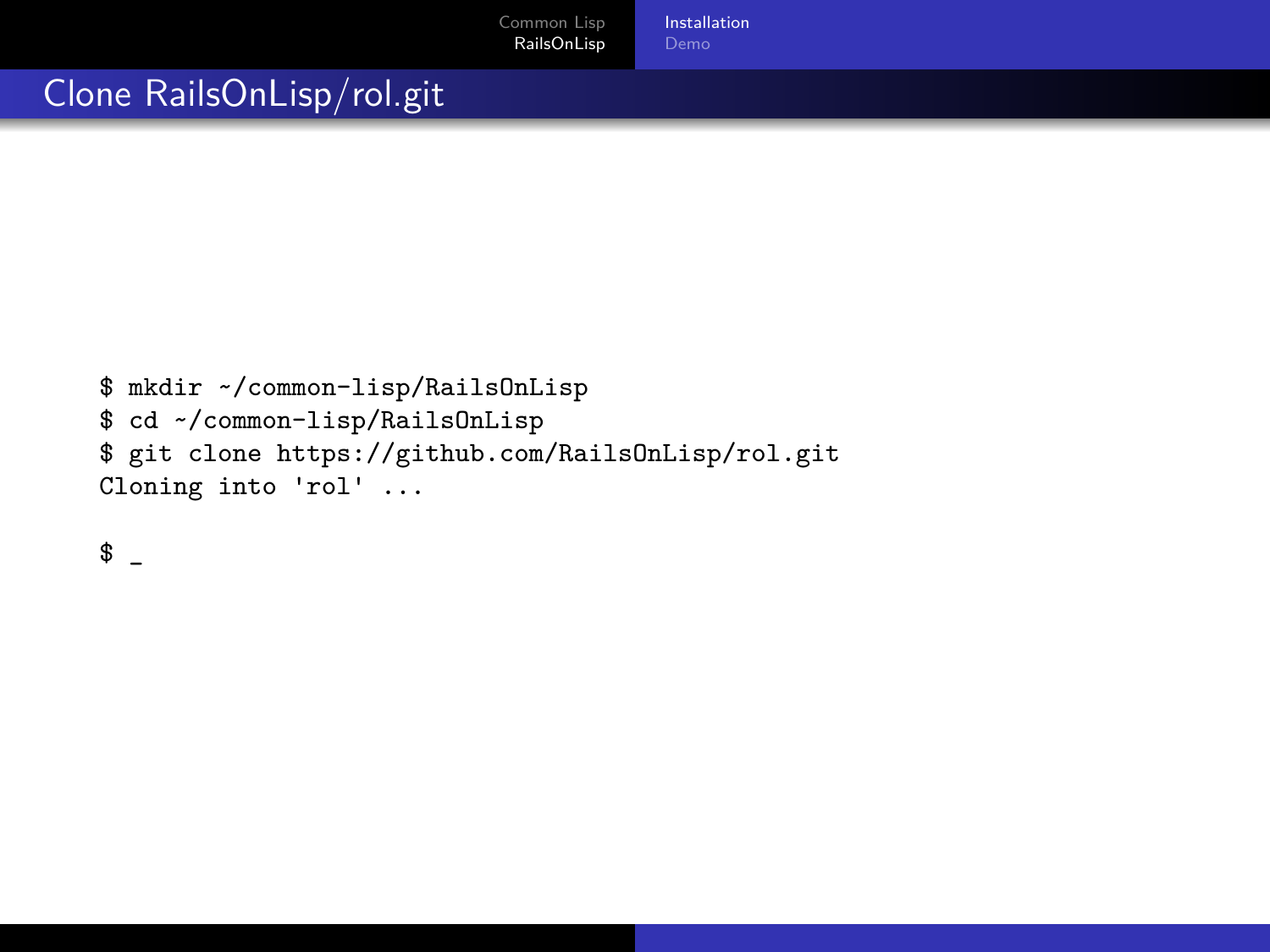#### Edit ~/.profile

if [ -d "\$HOME/common-lisp/RailsOnLisp/rol/bin" ]; then PATH="\$HOME/common-lisp/RailsOnLisp/rol/bin:\$PATH" fi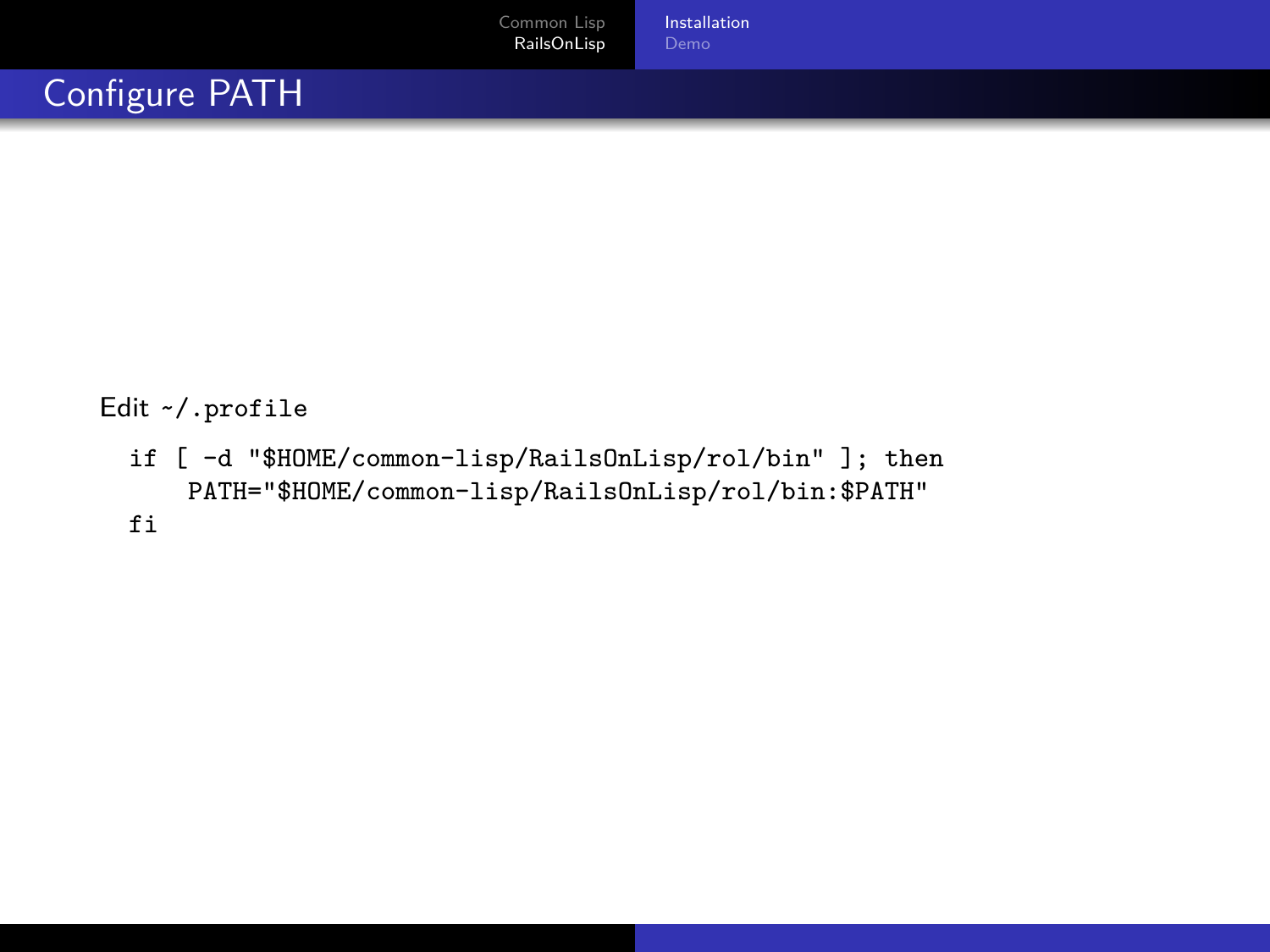```
$ . ~/.profile # source ~/.profile ou launch a new shell
$ rol install
Cloning into 'rol-assets' ...
Cloning into 'rol-files' ...
Cloning into 'rol-log' ...
Cloning into 'rol-server' ...
Cloning into 'rol-skel' ...
Cloning into 'rol-template' ...
Cloning into 'rol-uri' ...
```
\$ ls -l ~/common-lisp/RailsOnLisp/rol

 $\updownarrow$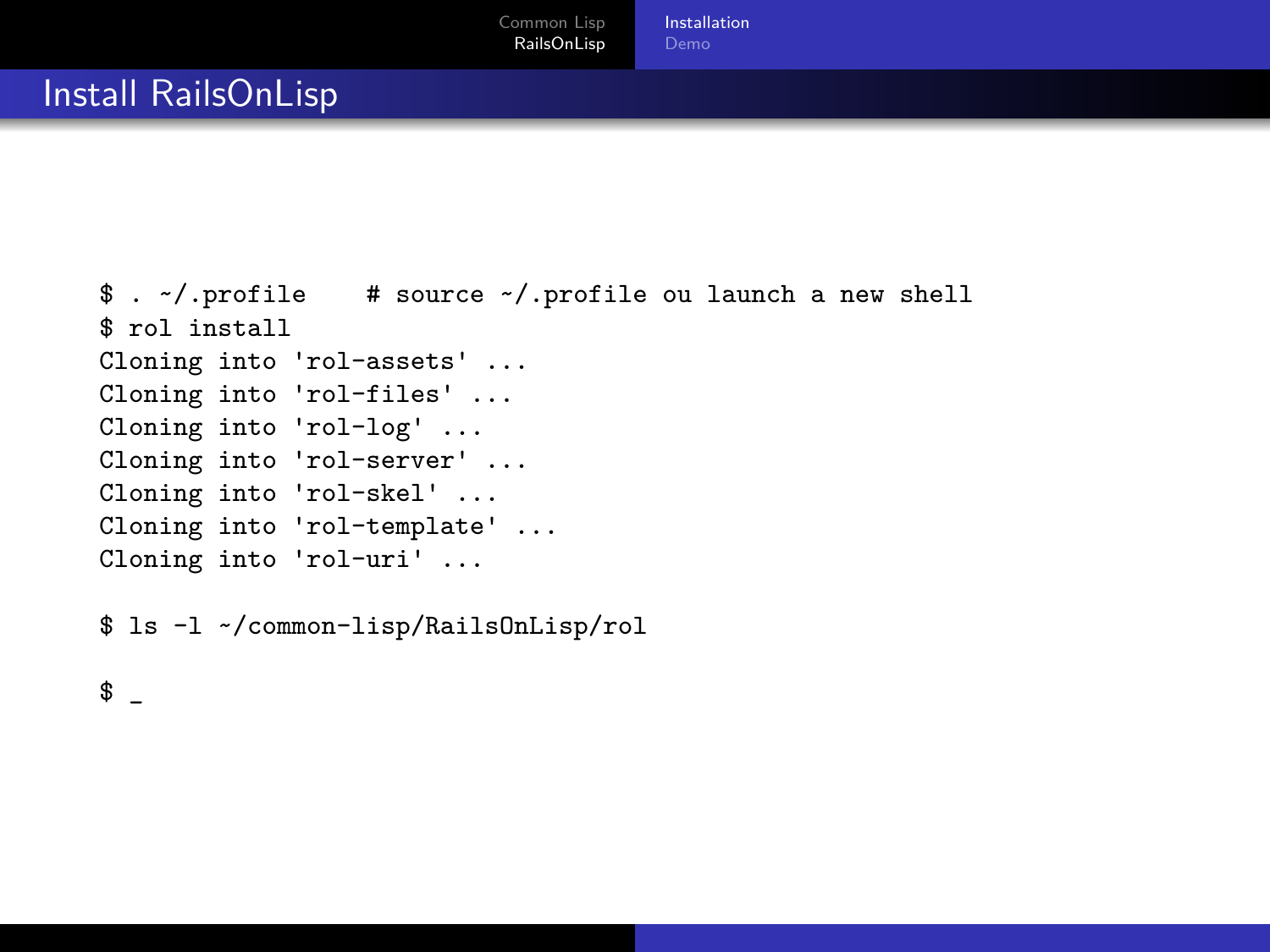#### [Demo](#page-27-0)

#### Subsection 2

<span id="page-27-0"></span>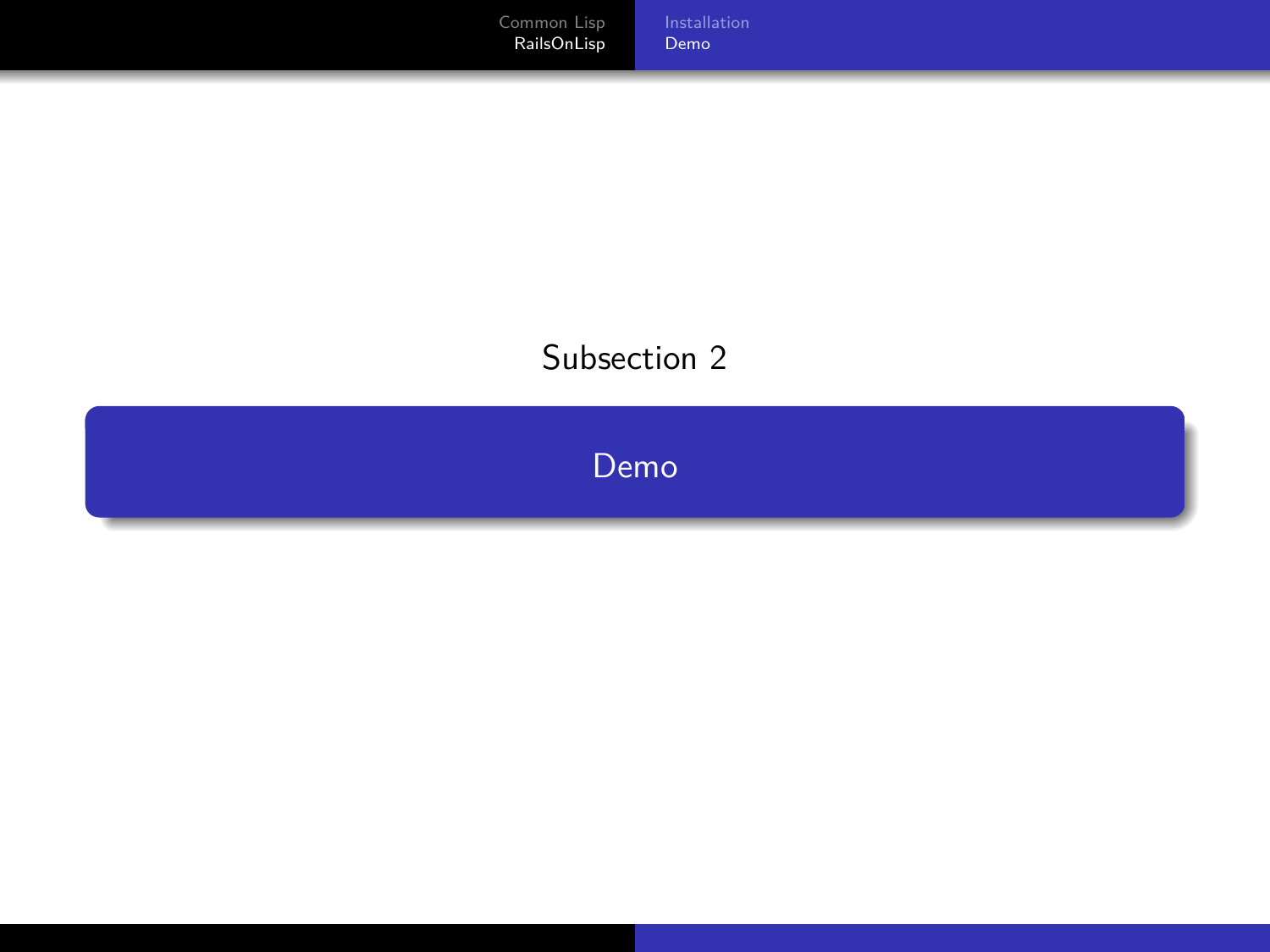[Common Lisp](#page-1-0) [RailsOnLisp](#page-22-0) [Installation](#page-23-0) [Demo](#page-27-0)

 $\updownarrow$ 

```
$ rol new test
Creating test
D .
D ./config
F ./config/app.lisp
F ./config/routes.lisp
F ./config/assets.lisp
D ./data
D ./lib
L ./lib/rol -> /home/dx/common-lisp/RailsOnLisp/rol
F ./Makefile
D ./app
D ./app/assets
D ./app/assets/css
F ./app/assets/css/app.css
D ./app/assets/js
F ./app/assets/js/app.js
D ./app/views
D ./app/views/_layouts
[...]
```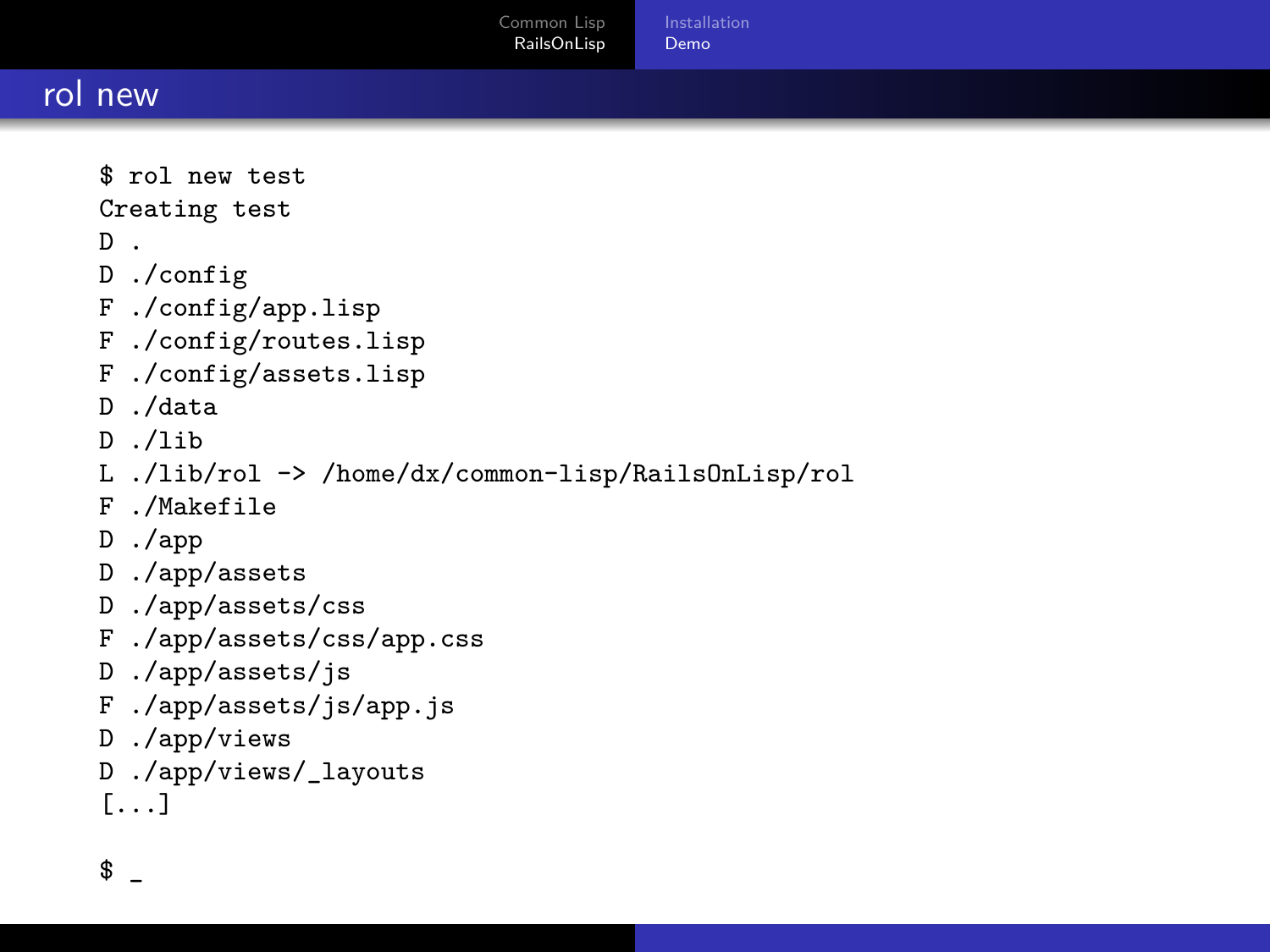```
$ cd test
$ make load
env LC_ALL=en_US.UTF-8 sbcl --disable-ldb --lose-on-corruption \
 --dynamic-space-size 512 --noinform --end-runtime-options \
 --eval '(declaim (optimize (debug 2) (safety 2) (speed 3) (space 1)))' \
 --disable-debugger \
 --load load.lisp \
 --eval' (run)' \lambda--quit
[...]
INFO setup environment development
DEBUG tags: ASSETS APP REPLY MIME FILE DIRECTORY THOT
INFO saving facts into "data/test.facts"
INFO starting thot at 0.0.0.0:4000
INFO Thot start 0.0.0 0.4000INFO loading mime types from /etc/mime.types
INFO #<FUNCTION THOT::MAIN-LOOP-THREADED>
INFO #<FUNCTION THOT::ACCEPTOR-LOOP-EPOLL>
```